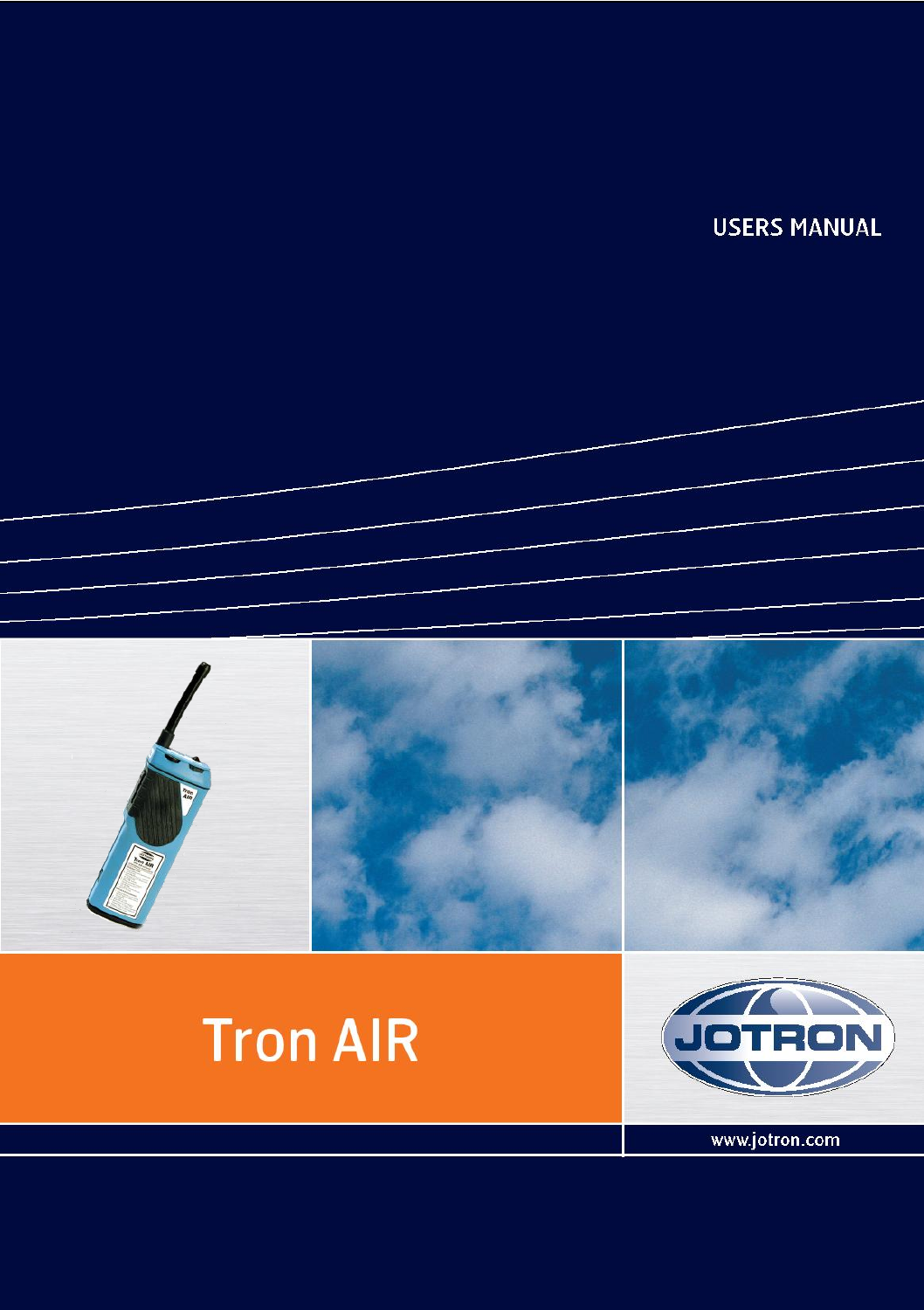

### **EC Declarations of Conformity, available at www.jotron.com**

### **Read this Users Manual fully to familiarise yourself with the equipments functions and facilities.**

# **Abbreviations and definitions**

#### **DEFAULT**

A condition that the navigator assumes automatically if no other condition is initiated by the operator.

#### **IEC**

International Electro-technical Commission.

**IMO** International Maritime Organization

#### **IP rating**

Joint factor (to indicate the waterproofing of the equipment)

#### **ITU**

International Telecommunication Union.

#### **LED**

Light Emitting Diode.

### **VHF**

Very High Frequency -A set of frequencies in the MHz region.

#### **VSWR**

Voltage standing wave ratio.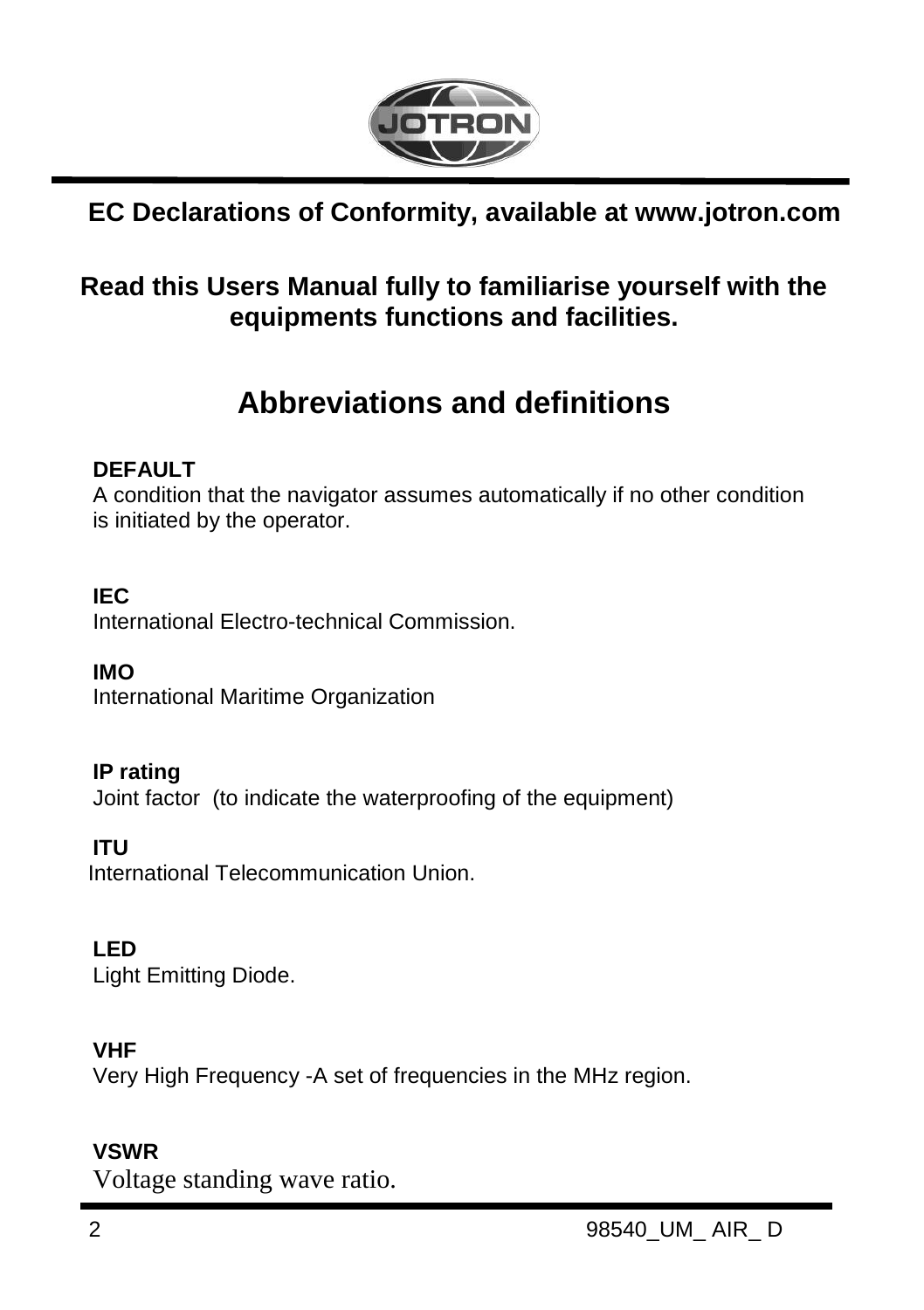

# **Amendment Record**

| AMENDMENT<br>NO. | INCORP.<br>BY | DATE     | PAGE(S)<br><b>VERSION</b> |             | <b>REASON</b><br><b>FOR</b><br>CHANGE |
|------------------|---------------|----------|---------------------------|-------------|---------------------------------------|
| $\mathbf{1}$     | ES            | 19.01.07 | 32                        | $\sf A$     | New<br>release                        |
| $\sqrt{2}$       | ES            | 19.03.08 | 10                        | B           | New text                              |
| $\mathfrak{Z}$   | ES            | 26.03.08 | 13, 17                    | $\mathsf C$ | New text                              |
| $\overline{4}$   | ES            | 07.10.08 | 16, 22                    | $\mathbf D$ | New text                              |
| $\mathfrak s$    |               |          |                           |             |                                       |
| 6                |               |          |                           |             |                                       |
| $\boldsymbol{7}$ |               |          |                           |             |                                       |
| 8                |               |          |                           |             |                                       |
| 9                |               |          |                           |             |                                       |
| $10\,$           |               |          |                           |             |                                       |
| $11\,$           |               |          |                           |             |                                       |
| 12               |               |          |                           |             |                                       |
| 13               |               |          |                           |             |                                       |
| 14               |               |          |                           |             |                                       |
| 15               |               |          |                           |             |                                       |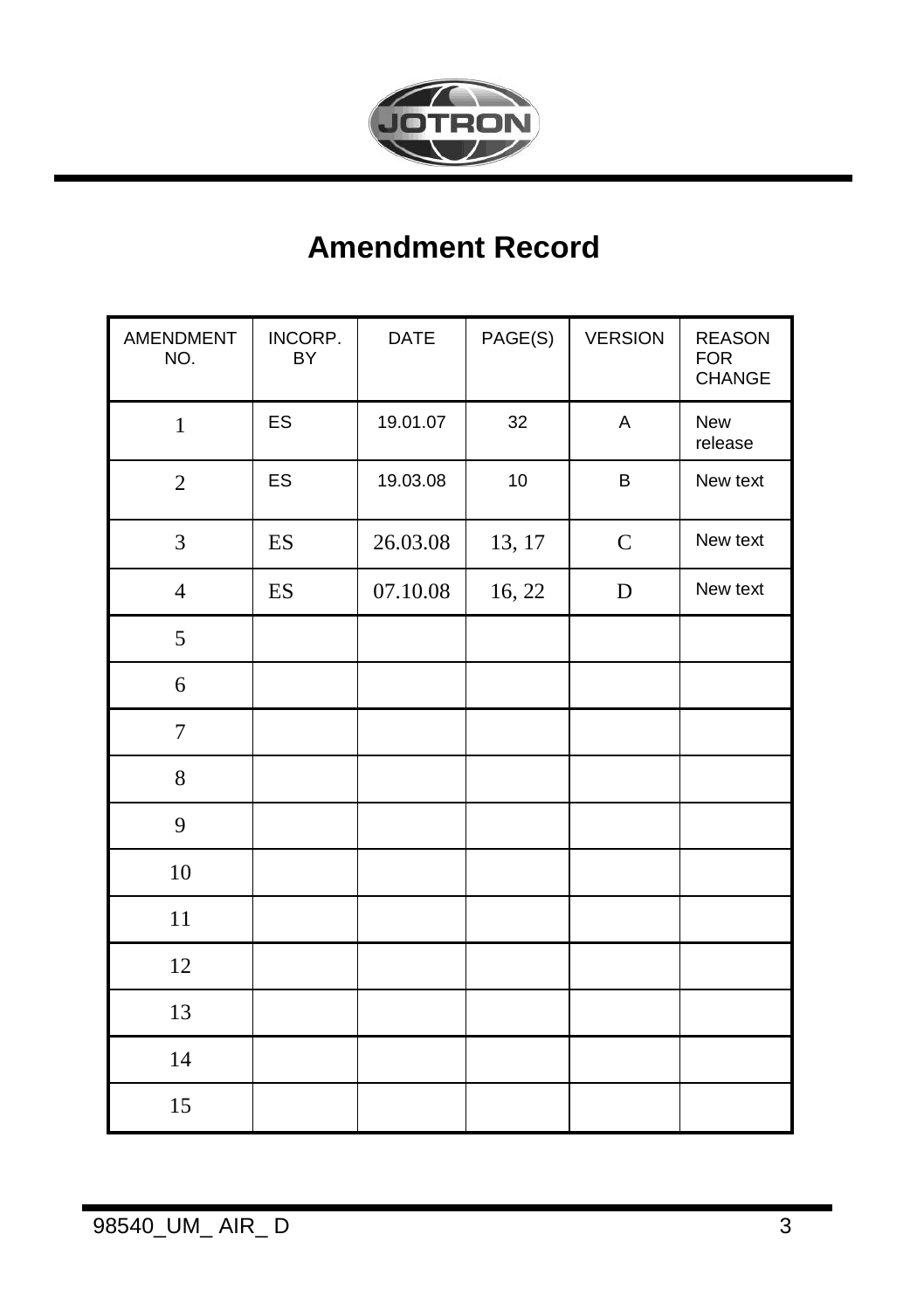

The information in this book has been carefully checked and is believed to be accurate. However, no responsibility is assumed for inaccuracies.



### **CAUTION!**

This equipment contains CMOS integrated circuits. Observe handling precautions to avoid static discharges which may damage these devices.

Jotron AS reserves the right to make changes without further notice to any products or modules described herein to improve reliability, function or design. Jotron AS does not assume any liability arising out of the application or use of the described product.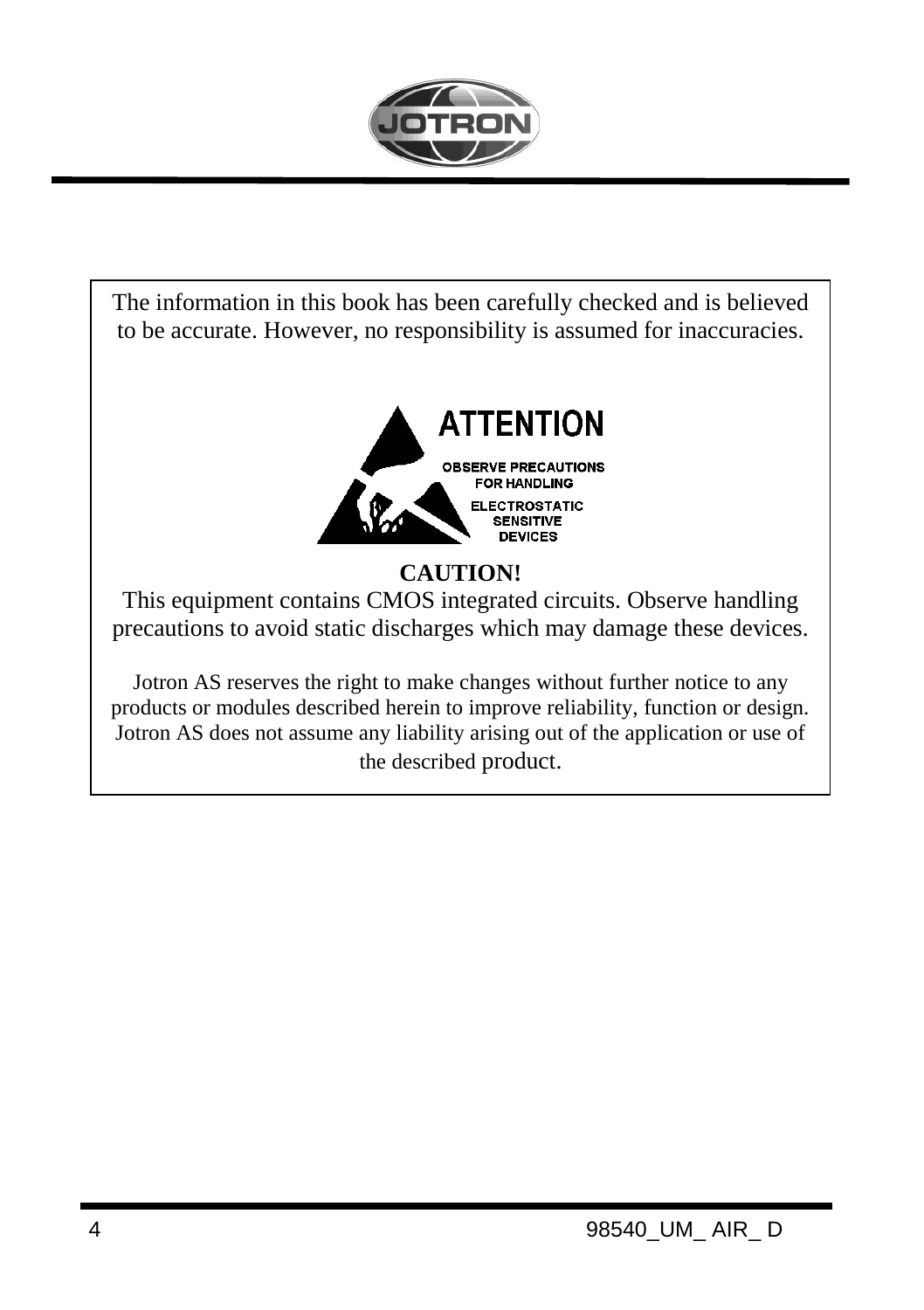

# **LIST OF CONTENTS**

| $\mathbf 1$ |       |  |
|-------------|-------|--|
| 1.1         |       |  |
| 1.2         |       |  |
| 1.3         |       |  |
| 1.4         |       |  |
|             |       |  |
| 2.1         |       |  |
| 2.2         |       |  |
| 2.3         |       |  |
| 2.4         |       |  |
| 2.5         |       |  |
| 2.6         |       |  |
|             |       |  |
| 3.1         |       |  |
| 3.2         |       |  |
| 3.3         |       |  |
| 3.4         |       |  |
| 3.5         |       |  |
|             | 3.5.1 |  |
|             | 3.5.2 |  |
|             | 3.5.3 |  |
|             | 3.5.4 |  |
|             | 3.5.5 |  |
|             | 3.5.6 |  |
|             |       |  |
| 5           |       |  |
|             |       |  |
| 5.1         |       |  |
| 5.2         |       |  |
| 5.3         |       |  |
|             |       |  |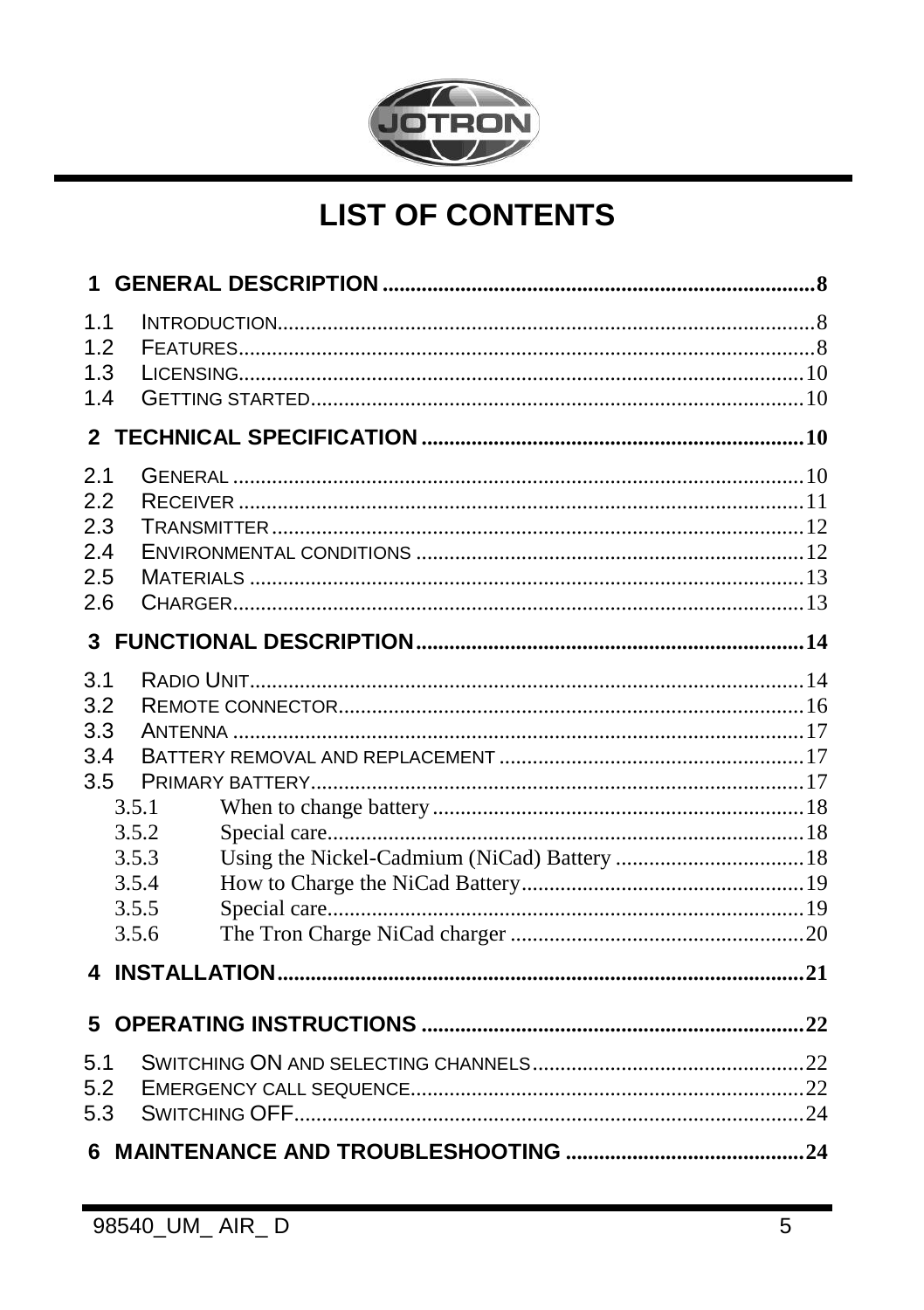

| 6.2<br>6.3<br>6.4 |  |
|-------------------|--|
|                   |  |
|                   |  |
|                   |  |
|                   |  |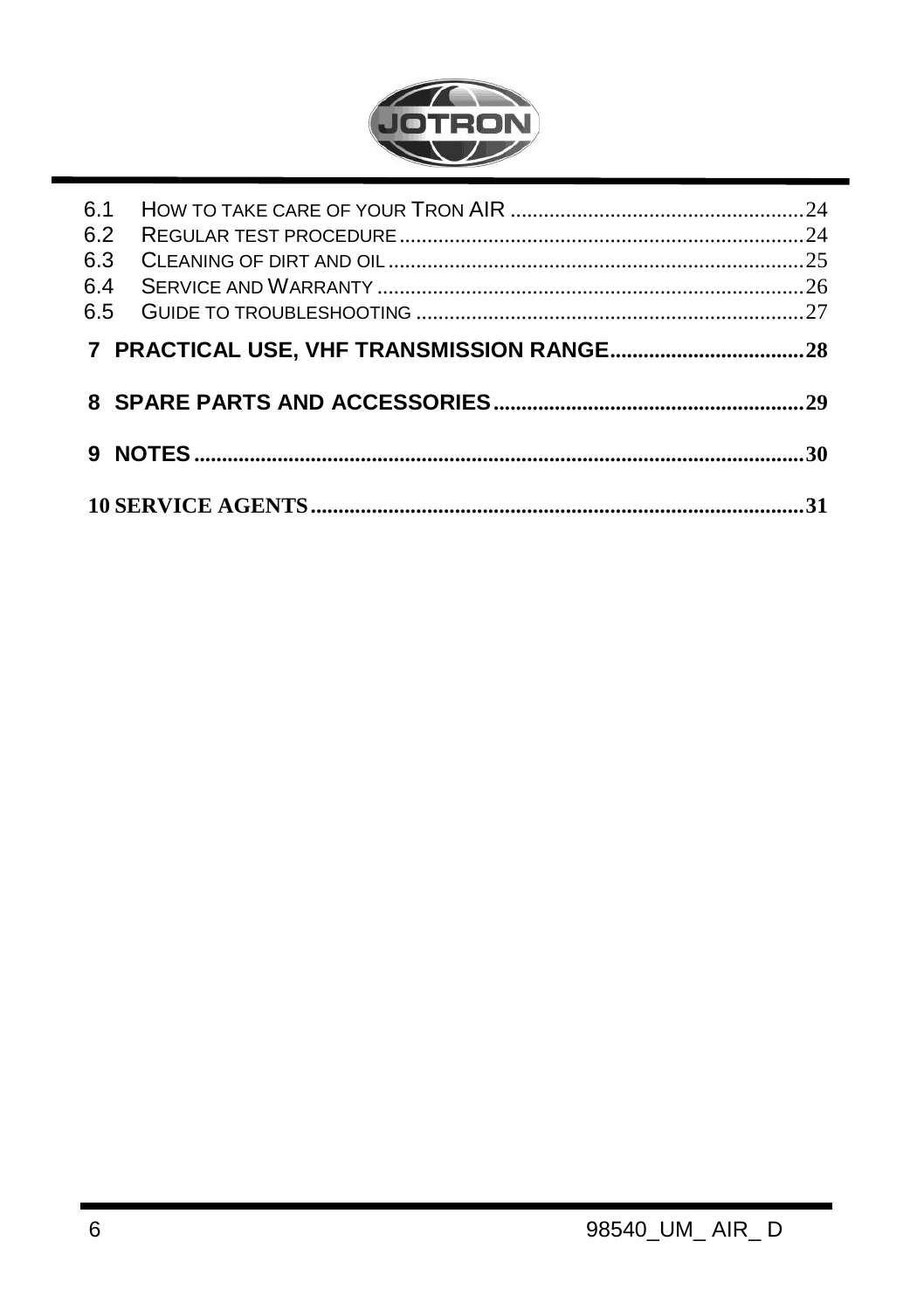

#### **BATTERY SAFETY DATA SHEET**

(Form: EEC directive 91/155)

#### **(2) SAFETY ADVICE**

- S2 Keep out of reach from children.
- S8 Keep container dry.
- S26 In case of contact with eyes, rinse immediately with
- plenty of water and seek medical advice.
- S43 In case of fire, use D type extinguishers. Never use water.
- S45 In case of accident or if you feel unwell, seek medical advice immediately (show the label where possible).

#### **(3) FIRST AID MEASURES**

In case of contact of cell contents with eyes, flush immediately with water for 15 min. With skin, wash with plenty of water and take off contaminated clothes. If inhalation, remove from exposure, give oxygen, seek medical advice.

#### **(4) FIRE-FIGHTING MEASURES**

**Extinguishing media Suitable:** Type D fire extinguishers

#### **Not to be used:**

Water - CO2 - Halon, dry chemical or foam extinguishers

#### **Special exposure hazards:**

Generation of chlorine, sulfur dioxide, disulfur dichloride during thermal decomposition.

#### **Special protective equipment:**

Use protective working boots, rubber apron and safety glasses with side shields.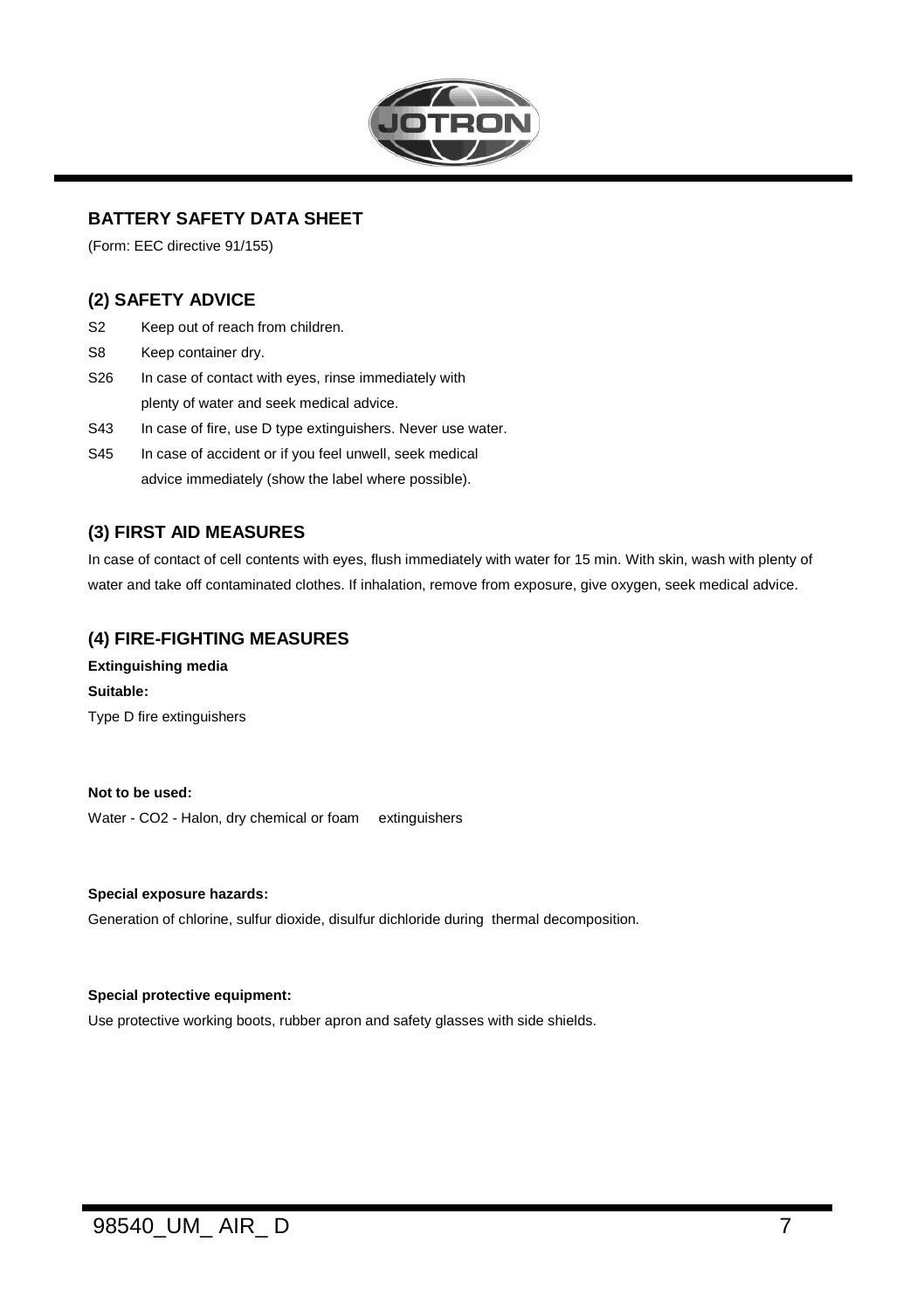

### <span id="page-7-0"></span>**1 GENERAL DESCRIPTION**

#### <span id="page-7-1"></span>**1.1 Introduction**

Tron AIR is a battery operated 200mW carrier AM transceiver for the VHF air band (118-137MHz) covering the two frequencies 121.5MHz and 123.1MHz. The unit is specially designed and manufactured as a emergency two-way transceiver.

Tron AIR comes with a housing made of rough glass filled polycarbonate in a blue color, and is a result of a comprehensive developed to meet the requirements encountered under severe maritime conditions. The equipment is designed to meet MED 96/98/EC for Maritime VHF distress radio equipment operating on aeronautical frequencies.

#### <span id="page-7-2"></span>**1.2 Features**

#### **Waterproof**

Tron AIR is waterproof to a depth of 1 meter for 5 minutes. Using battery pack X-98806, it also floats in case of accidental drop into water.

#### **Rugged design**

Tron AIR is designed to resist a drop from 1 meter onto a hard surface. It is also resistant to seawater, oil and sunlight, and is not unduly affected by this.

#### **Handling**

Tron AIR is made for easy operation, with a brief operating instruction printed on the front. It is possible to fully operate Tron AIR with only one hand and operate it when wearing thick gloves or survival suit gloves.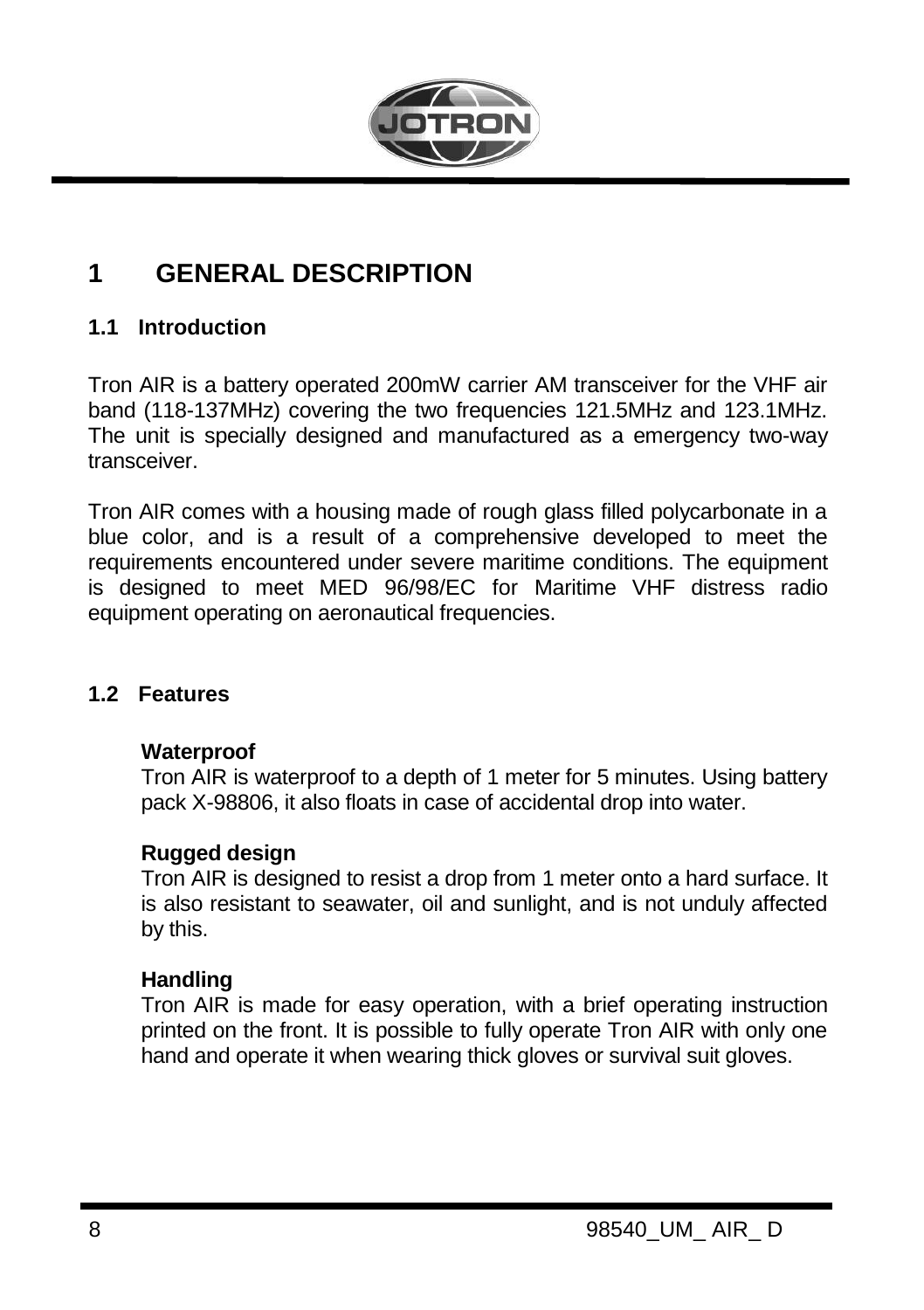

#### **Housing**

Tron AIR is of small size (70 x 195 x 50mm), and has no sharp edges to damage raft or clothing. It also comes with a belt clip and a short wrist strap for easy carrying.

#### **Low power consumption**

Tron AIR has a low power consumption and will operate for a long time. With a transmit, receive and standby ratio of 1 : 1 : 8 the battery lifetime is more than 8 hours using Lithium battery X-98806.

#### **LED indicators**

Tron AIR is equipped with LED's to indicate its status. There are two LED's to tell which channel is active and one to indicate power output during transmitting. The LED's can also indicate faults if this should occur. The TX LED flashes when battery voltage is low and CH LED flashes if synthesizer is out of lock.

#### **Frequency synthesizer**

Tron AIR is built with a frequency synthesizer to assure an easy channel selection, with high frequency stability.

#### **Electronic construction**

Tron AIR is built with surface mount techniques on one multilayer circuit board, to assure homogeneous quality and high reliability.

#### **Battery pack**

The Battery pack is easily replaced without any tools. It is protected from rough handling being potted inside the housing.

#### **Service**

Handheld VHF service is available through the Jotron worldwide service network. See details on www.jotron.com.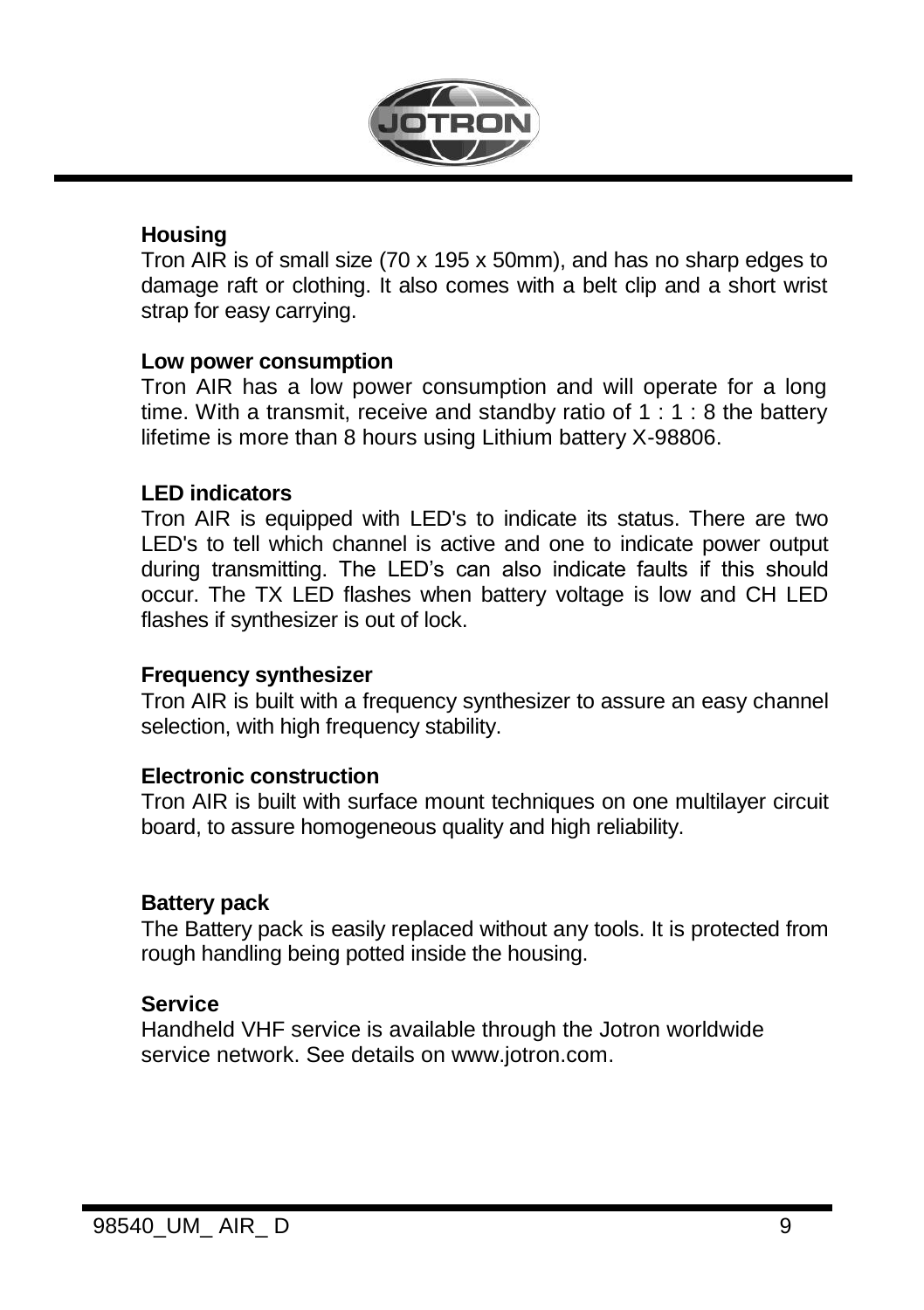

#### <span id="page-9-0"></span>**1.3 Licensing**

Prior to use please check your national requirements for the operators of VHF radios and also that your radio will conform to local regulations before use.

Regulations for VHF radios may vary from country to country.

#### <span id="page-9-1"></span>**1.4 Getting started**

Congratulation on your JOTRON Tron AIR purchase.

To ensure this unit gives trouble free performance from the outset, please adhere to the following safeguards:

Connect the antenna before use and charge the battery fully before connecting to the equipment.

### <span id="page-9-3"></span><span id="page-9-2"></span>**2 TECHNICAL SPECIFICATION**

#### **2.1 General**

| Frequency channels:  | 121.5MHz and 123.1MHz. |
|----------------------|------------------------|
| Frequency stability: | $\pm 20$ ppm           |
| Modulation:          | A3, 300 - 3000 Hz      |
| SW version:          | 1.10                   |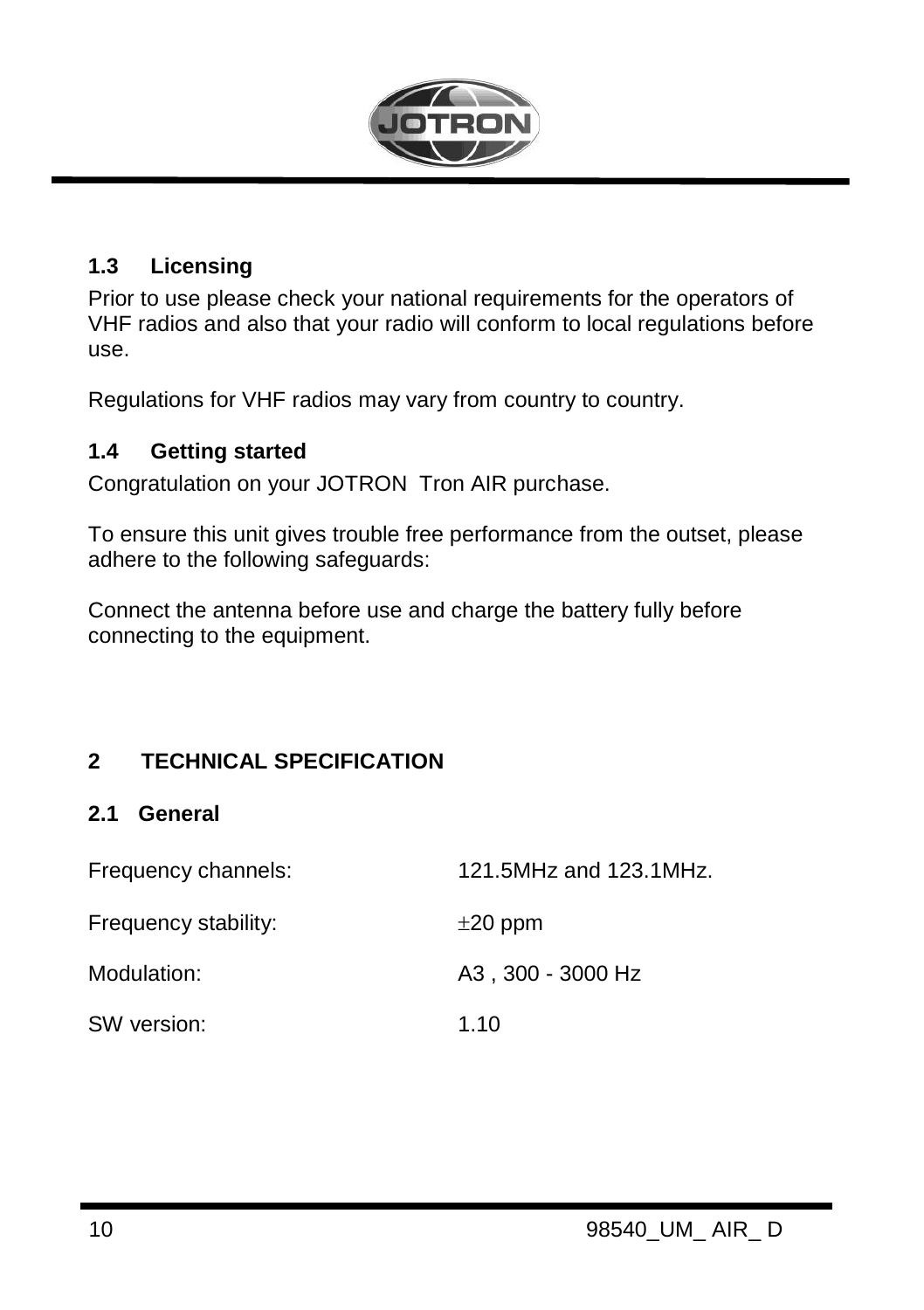

### <span id="page-10-0"></span>**2.2 Receiver**

| Sensitivity:                  | SINAD better than 12 dB for an input<br>signal of $2\mu V$ pd (-101 dBm), 30%,<br>1kHz modulation, according to CCITT.                                                                                                                                                                                |
|-------------------------------|-------------------------------------------------------------------------------------------------------------------------------------------------------------------------------------------------------------------------------------------------------------------------------------------------------|
| IF selectivity:               | -3 dB at +/- 7,5 kHz<br>$-70$ dB at $+/- 25$ kHz                                                                                                                                                                                                                                                      |
| IF:                           | 21.4 MHz and 455 kHz.                                                                                                                                                                                                                                                                                 |
| AGC:                          | <3 dB audio variation for input signal<br>levels between -101 dBm and -<br>20dBm.                                                                                                                                                                                                                     |
| Intermodulation:              | Two interfering signals of equal<br>amplitude and at least 60dB more<br>than a desired signal giving 10dB<br>sinad and at a distance of 100kHz<br>from the operating frequency will not<br>generate 3rd order intermodulation<br>products, at the receiver output, larger<br>than the desired signal. |
| Radiated spurious components: | $< 0.25$ nW.                                                                                                                                                                                                                                                                                          |
| Squelch:                      | Noise squelch, center frequency<br>18.75kHz+6.5 kHz.<br>Adjustable and hysteresis less than 3<br>$dB.$ Opening/closing $<$ 50ms.                                                                                                                                                                      |
| S/N ratio:                    | >35dB, 100μV, 1kHz, 70%<br>modulation depth.                                                                                                                                                                                                                                                          |
| Audio response:               | -3 to +1 dB rel to 1 kHz, 300-3000<br>Hz. -10dB at 100 Hz and -35dB at<br>5kHz.                                                                                                                                                                                                                       |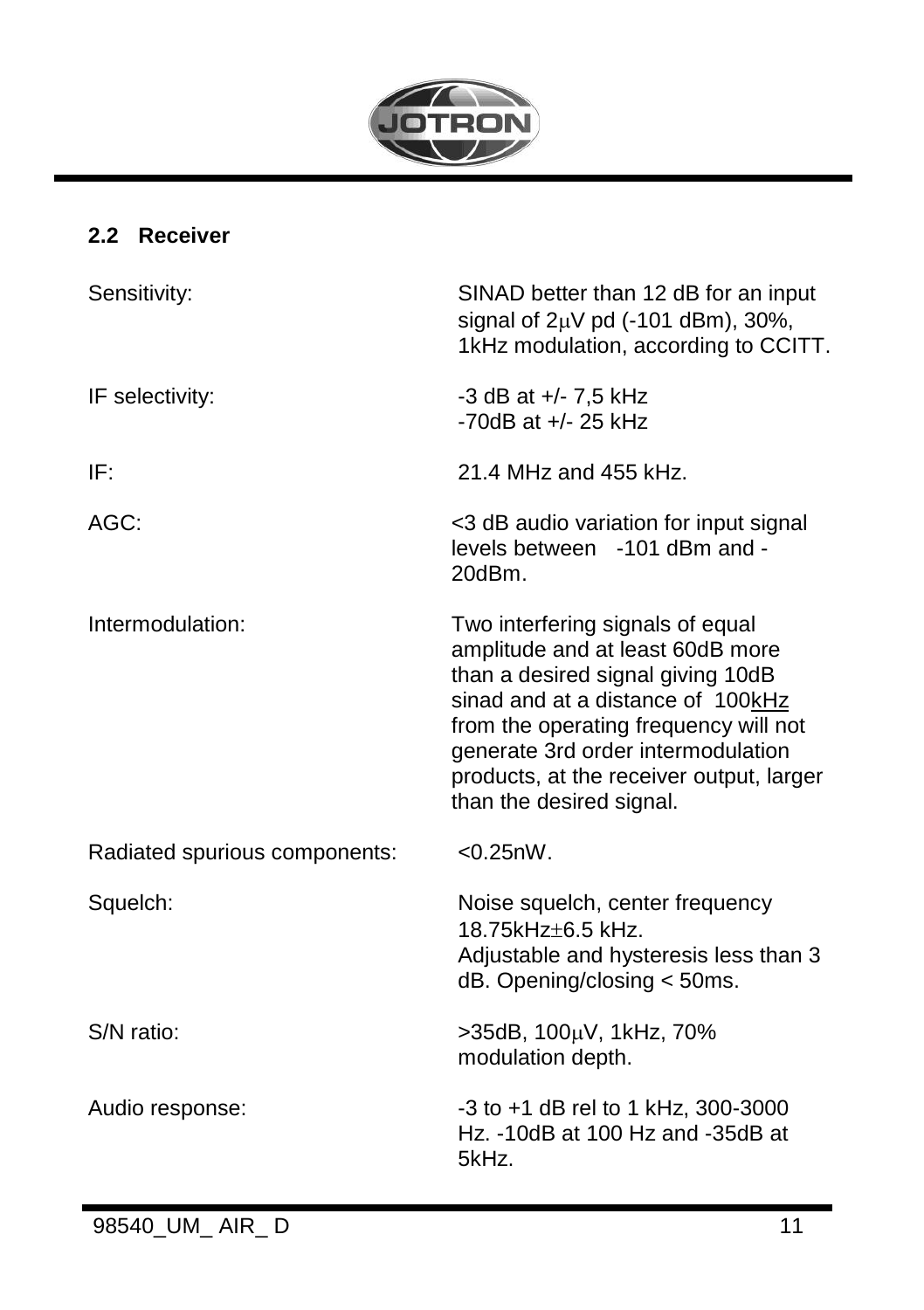

<span id="page-11-1"></span><span id="page-11-0"></span>

| Audio outputs:               | Loudspeaker: Min. 200mW                                                    |  |  |  |  |
|------------------------------|----------------------------------------------------------------------------|--|--|--|--|
| Distortion:                  | Less than 10% with 70% modulation,<br>1mV input signal.                    |  |  |  |  |
| Power supply:                | Battery, 6.2V-7.5V                                                         |  |  |  |  |
| 2.3 Transmitter              |                                                                            |  |  |  |  |
| Carrier power:               | 50-200mW at 7.2V battery supply                                            |  |  |  |  |
| Distortion:                  | $\leq$ 10% THD at 85% mod.(AM).                                            |  |  |  |  |
| S/N ratio:                   | $\geq$ 35 dB at 85% mod. (AM).                                             |  |  |  |  |
| Frequency response:          | 300 - 3000 Hz -3 to +1 dB ref 1kHz.<br>-10 dB at 100Hz and -35dB at 5 kHz. |  |  |  |  |
| Modulation:                  | max. 85% AM,                                                               |  |  |  |  |
| Harmonic emission:           | Less or equal to 10 $\mu$ W                                                |  |  |  |  |
| Spurious emission:           | Less or equal to 10 $\mu$ W                                                |  |  |  |  |
| Adjacent channel power:      | Less or equal to -70 dB                                                    |  |  |  |  |
| 2.4 Environmental conditions |                                                                            |  |  |  |  |
| Operating temperature:       | $-20$ to $+55^{\circ}$ C                                                   |  |  |  |  |
| Water resistant:             | Capable of being immersed into<br>water to a depth of 1m for 5 minutes.    |  |  |  |  |
| Environmental resistance:    | Not affected by sea water, oil or<br>exposure to sunlight.                 |  |  |  |  |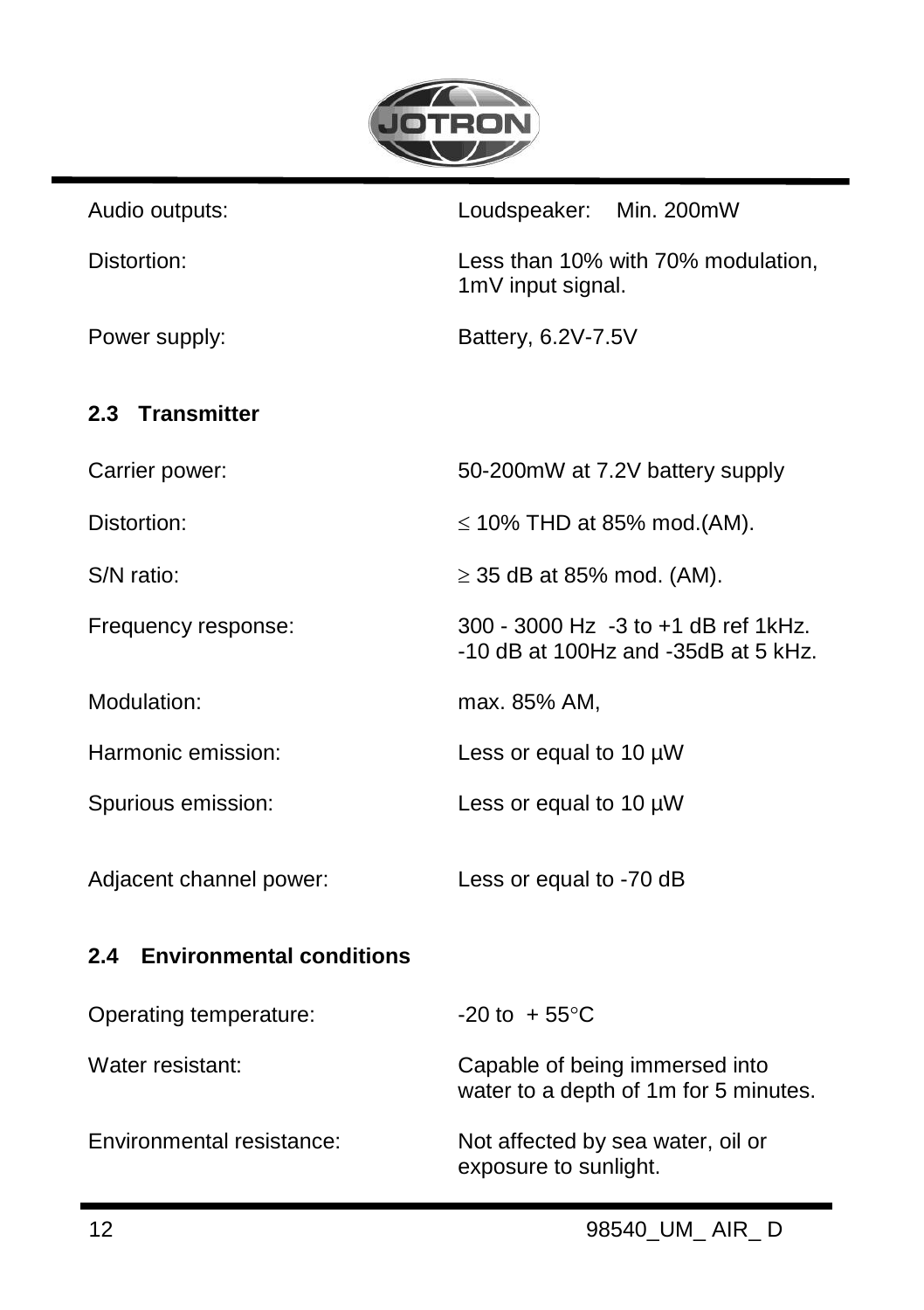

### <span id="page-12-0"></span>**2.5 Materials**

| Housing:   | Polycarbonate                                                          |
|------------|------------------------------------------------------------------------|
| $O$ -ring: | Rubber                                                                 |
| Gaskets:   | Silicone rubber                                                        |
| Antenna:   | Conical helix. Molded in high gloss,<br>flexible thermoplastic rubber. |
| Dimension: | 70 mm (W) * 50 mm (D) * 195 mm<br>(H without antenna and projections)  |
| Weight:    | App. $500g$                                                            |

#### <span id="page-12-1"></span>**2.6 Charger**

X-93080, Tron CHARGE, Jotron made dual slot fast charger with trickle charging.

Operates on 12 –24 DC, or 115/230VAC with external mains adapter. Wall and table mountable.

| Size, WHD: | 155mm x 69mm x 83mm |
|------------|---------------------|
| Weight:    | Approx. 300g        |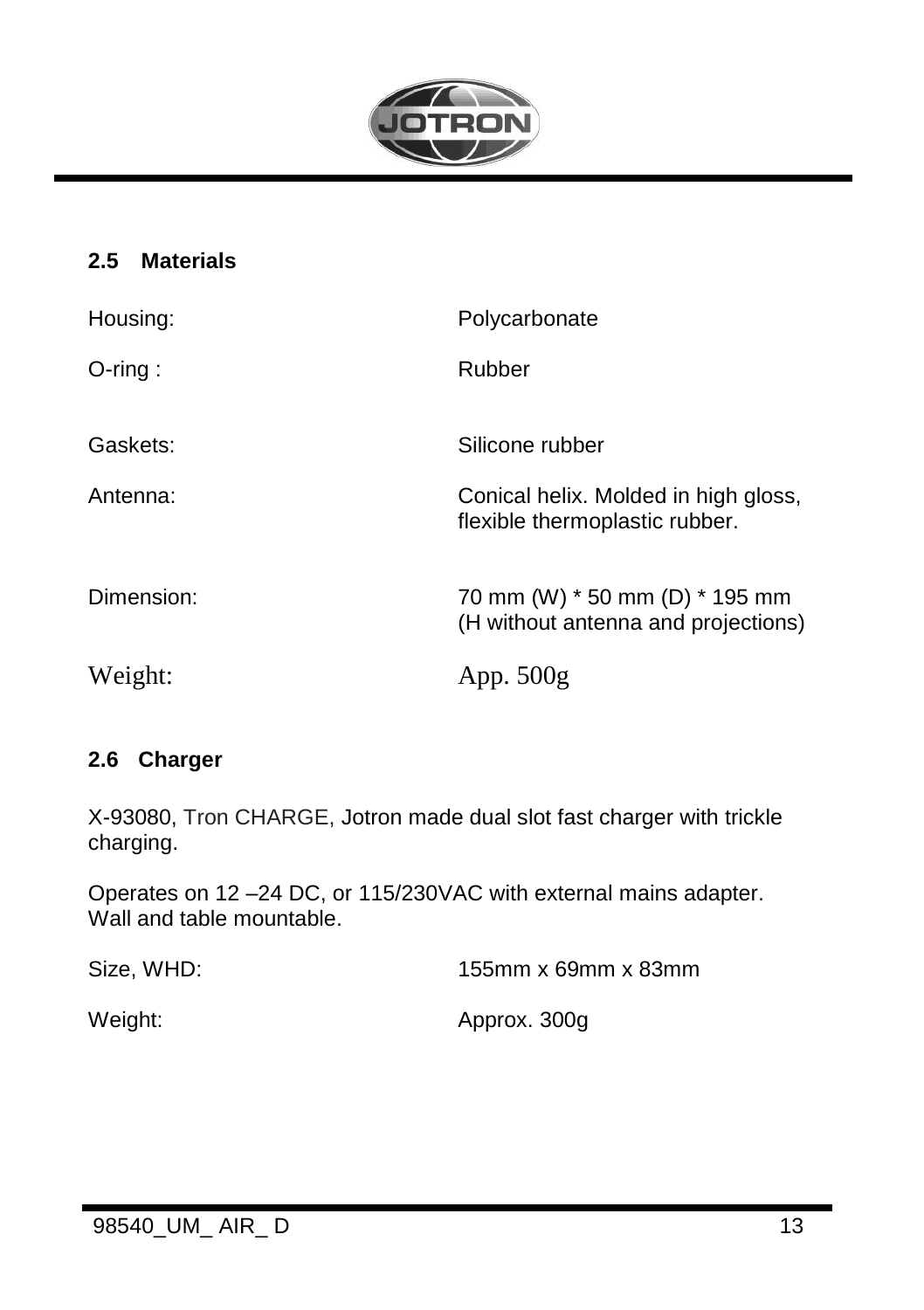

### <span id="page-13-2"></span><span id="page-13-0"></span>**3 FUNCTIONAL DESCRIPTION**

- <span id="page-13-1"></span>**3.1 Radio Unit**
- **1 – Helical antenna**
- **2 – Volume control**
- **3 – Rotary channel selector**
- **4 – ON / OFF**
- **5 – Microphone**
- **7 – PTT (Push To Talk)**
- **8 – Loudspeaker**
- **9 – Battery release buttons**
- **10 – Battery pack**
- **11 – Belt clip**
- **12 – Squelch control**
- **13 – Remote connector**
- **14 – 121.5MHz indication**
- **15 – Selected channel indication**
- **16 – Transmit indication**



**Figure [3.1.](#page-13-2)a Location of controls and facilities of the Tron AIR**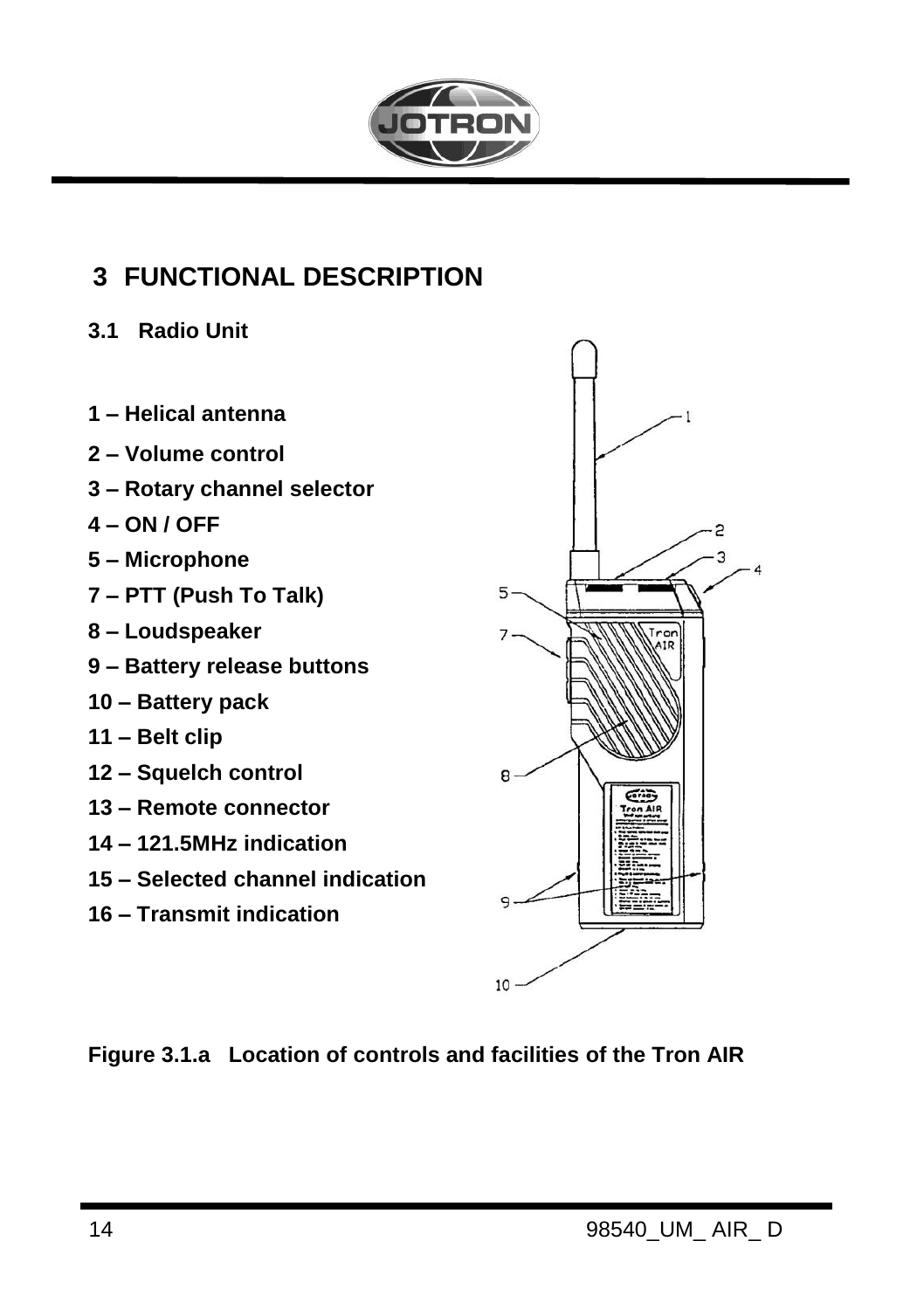



Figure 3.1.b Location of controls and facilities of the Tron AIR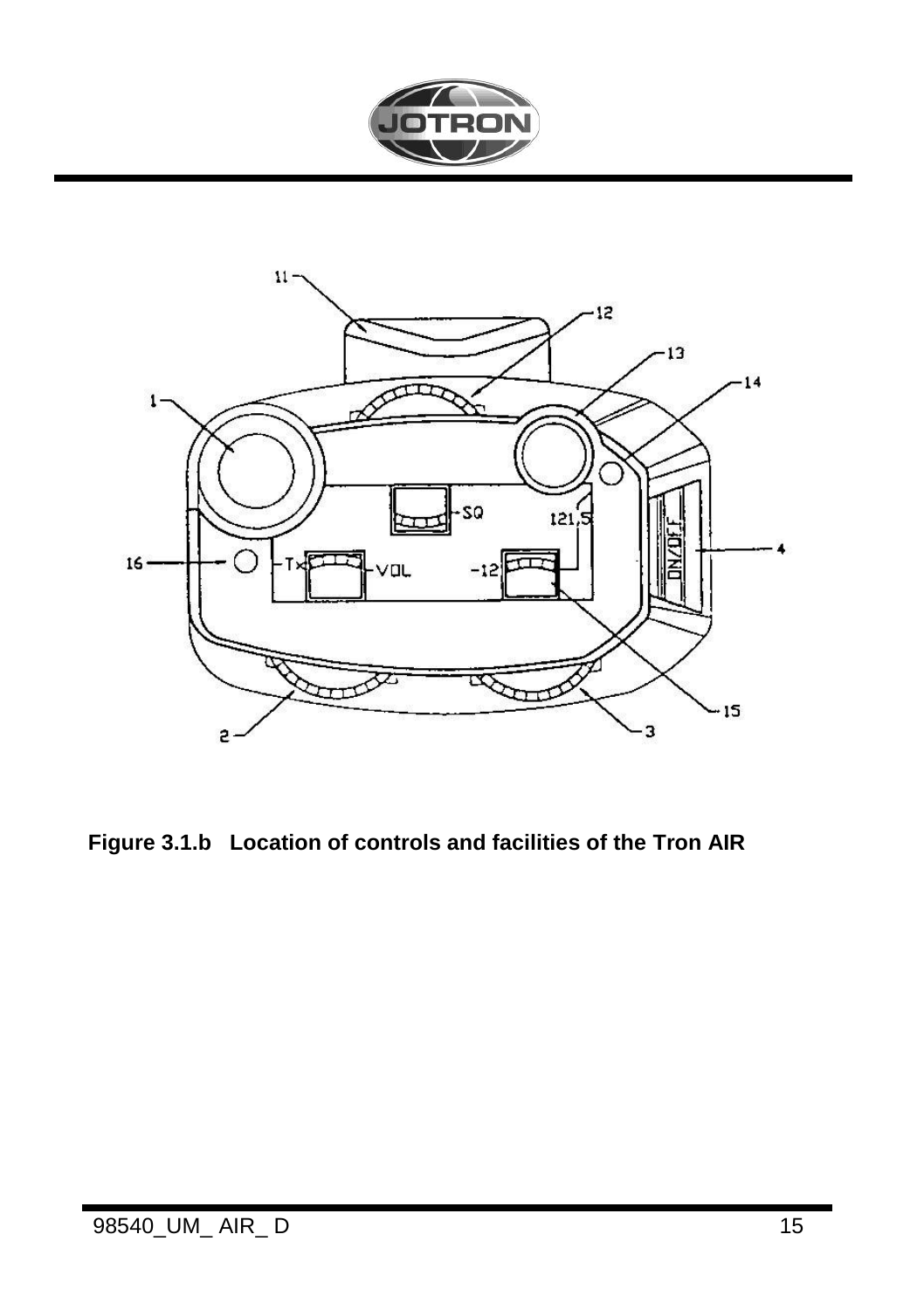

### <span id="page-15-0"></span>**3.2 Remote connector**

The remote connector is located at the top of the radio.

For connection of external equipment, the connected equipment must have a shielded connection cable.

| Pin<br>no. | De-<br>scription           | <b>Function description</b>                                                                                                                                                                                    |  |  |  |  |  |
|------------|----------------------------|----------------------------------------------------------------------------------------------------------------------------------------------------------------------------------------------------------------|--|--|--|--|--|
| 1          | <b>SPKR</b><br><b>CTRL</b> | External speaker control. Connecting this line to 0V and the<br>internal speaker will be switched of.                                                                                                          |  |  |  |  |  |
| 2          | <b>SPKR</b>                | External speaker output.                                                                                                                                                                                       |  |  |  |  |  |
| 3          | MIC.<br><b>CTRL</b>        | External microphone control. Connecting this line to 0V and the<br>internal microphone will be switched of.                                                                                                    |  |  |  |  |  |
| 4          | MIC.                       | External microphone input.                                                                                                                                                                                     |  |  |  |  |  |
| 5          | 0V                         | 0 Volt of the TronVHF.                                                                                                                                                                                         |  |  |  |  |  |
| 6          | PTT/<br><b>SDA</b>         | External PTT. Connecting this line to 0V enables transmitting.<br>If SCL is connected to 0V during power up, this line will work as<br>I <sup>2</sup> C-bus line SDA (Only in use during channel programming). |  |  |  |  |  |
|            | SCL                        | SCL line of I <sup>2</sup> C-bus. (Only in use during channel programming)                                                                                                                                     |  |  |  |  |  |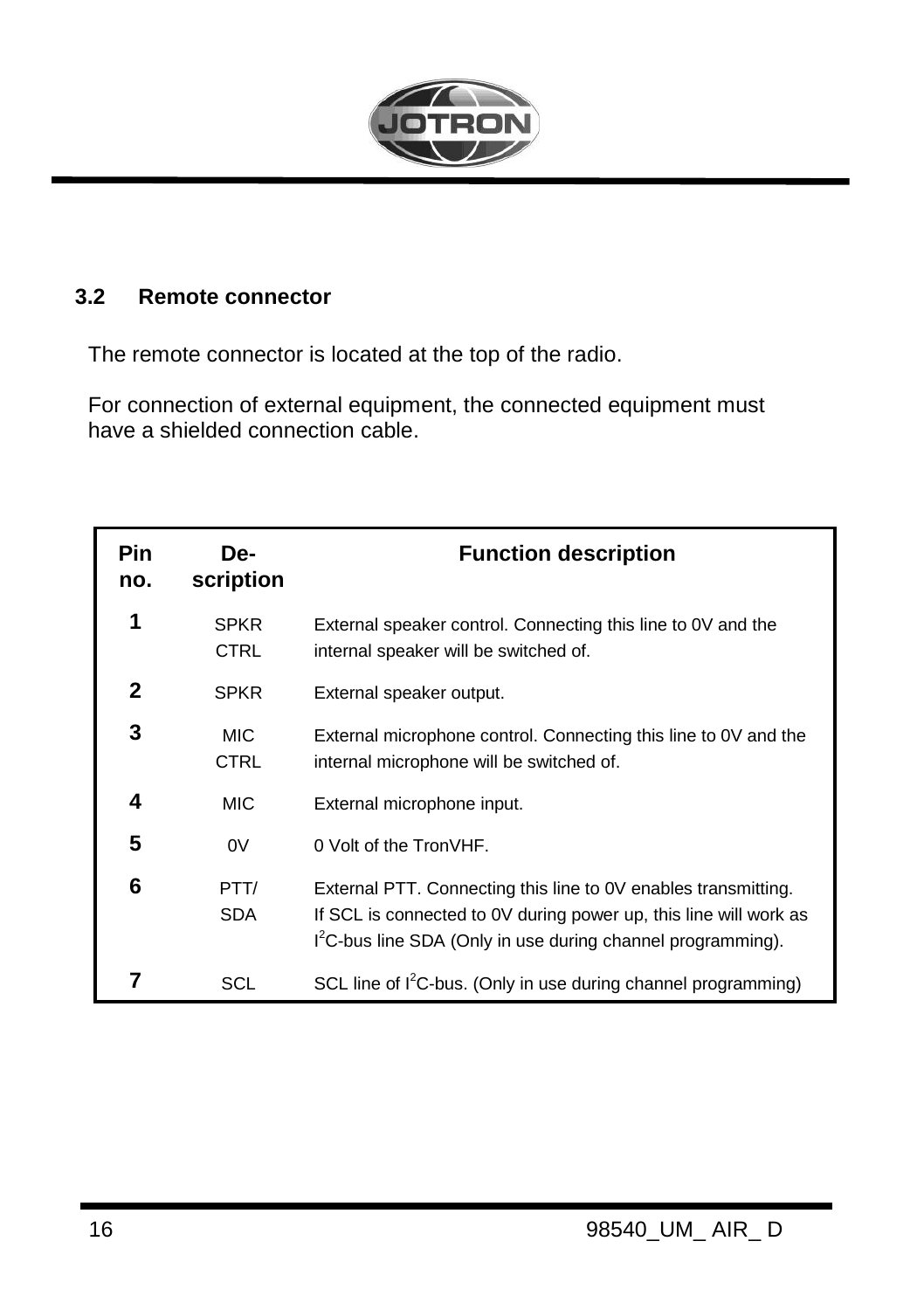

#### <span id="page-16-3"></span><span id="page-16-0"></span>**3.3 Antenna**

<span id="page-16-1"></span>The antenna for Tron AIR is fitted with a standard connector.

#### **3.4 Battery removal and replacement**

To release the battery, press both battery release clips and gently pull the battery away from the radio.

To replace the battery, slide the battery into position, and make sure the battery clips fully engage.

#### **Note! The radio is not watertight without the battery in place!**

#### <span id="page-16-2"></span>**3.5 Primary battery**

The primary battery unit is a 7.2V / 5000mAh lithium cell. This unit is specially designed for emergency use to preserve a long shelf- and operating-life.

Type no. of battery pack : X-80242, including 2PCs SAFT LSH14, Lithium.

Battery change procedure:

- 1) Hold down the two push buttons on each side, and pull the battery pack out of the housing.
- 2) Check the gasket inside the housing for no damage. If it is broken, replace it with a new (stock no. X-93024). Remove dirt when replacing the gasket.
- 3) Replace the expired battery. The label on the battery is marked with date of replacement.
- 4) Push the new battery unit into the housing until you hear the two push buttons are clicking into right position. Tron AIR will not be waterproof unless the pushbuttons are in correct position.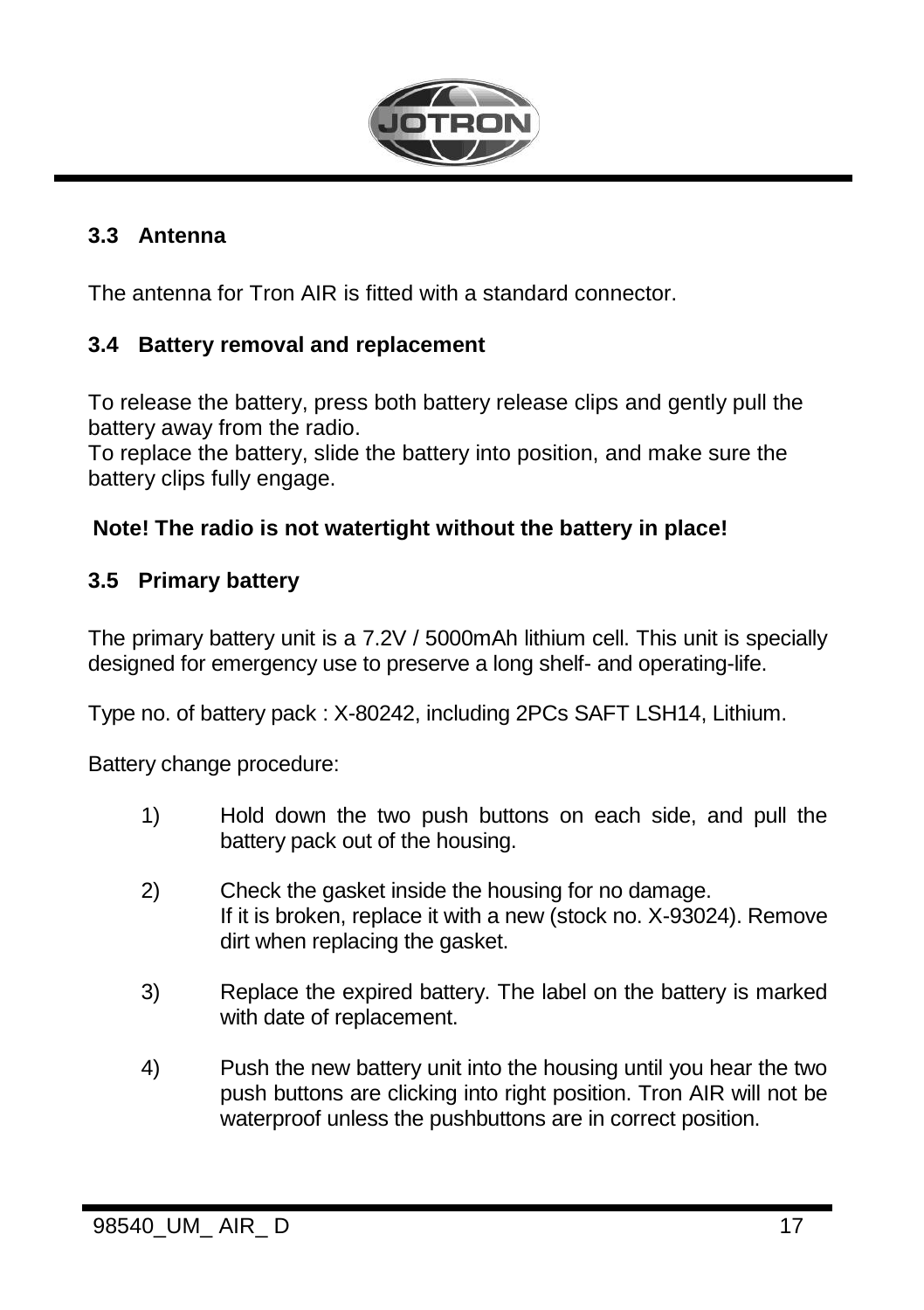

#### <span id="page-17-0"></span>**3.5.1 When to change battery**

Replace the battery before expiry date. The battery pack, X-80242, has a shelf life of 4 years.

If Tron AIR is indicating low voltage during a regular test procedure, also change the battery. The TX LED also flashes when battery voltage is low.

#### <span id="page-17-1"></span>**3.5.2 Special care**

The battery pack, X-80242, is of high-energy lithium type, and some precautions must be taken.

Do not heat above  $70^{\circ}$ C, recharge, crush, disassemble or incinerate. This may result in fire, explosion and severe burn hazard.

#### **Do not throw used batteries overboard, but return them to your local dealer.**

To prevent the possibility of being in an emergency situation with a Tron AIR equipped with a used battery, we strongly recommend storing an extra battery, in lifeboats and rafts. Store this battery without breaking the sealing. Secondary battery and charger

### <span id="page-17-2"></span>**3.5.3 Using the Nickel-Cadmium (NiCad) Battery**

Tron AIR can be delivered with a rechargeable NiCad battery, type 93003/93030 (850mAh/400mAh), which is equipped with two connectors for charging with Tron CHARGE.

These battery are specially designed for On-Board communication. After recharging the battery, it can be used in the same way as the primary battery unit. However, the voltage of Nickel-Cadmium batteries drops rapidly just before they are exhausted, so when the transmit indicator LED (TX) goes out, be sure to immediately stop using it, and recharge the batteries again.

When changing the batteries, see chapter [3.4](#page-16-3) how to change the battery.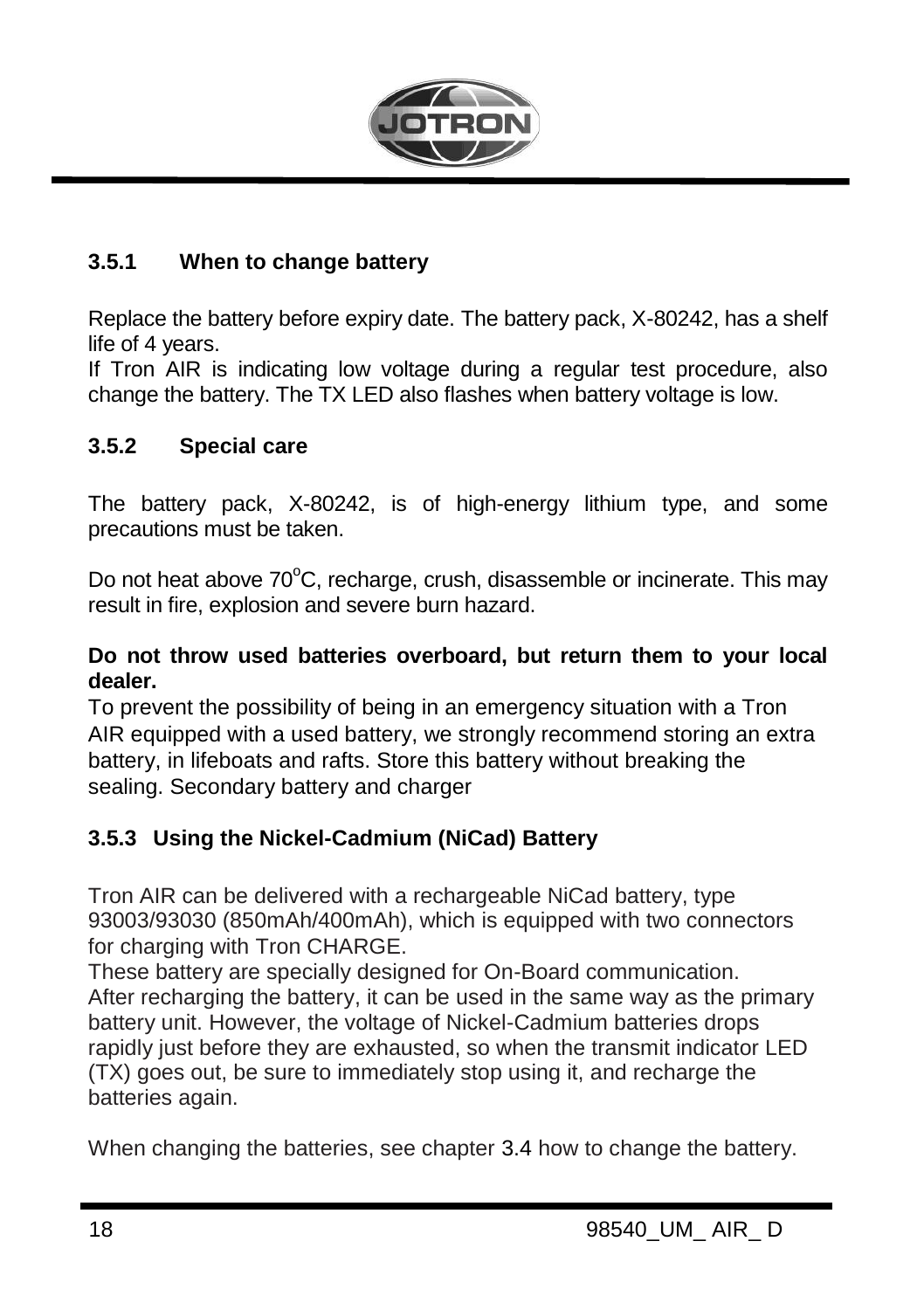

#### <span id="page-18-0"></span>**3.5.4 How to Charge the NiCad Battery**

- 1. Use the Tron CHARGE NiCad charger and power it up.
- 2. The power of Tron AIR must be switch OFF, or remove the battery unit from the transceiver.
- 3. Insert the Tron AIR / battery unit into the charging slot.
- 4. The Charge LED will indicate that the charge cycle is beginning. It is now operating in fast charge mode which will fully charge the battery within 4 hours.
- 5. When Charge LED goes out, the battery is recharged. The charger has now switched to trickle charge mode.
- 6. Charge temperature must be between 0ºC and 40ºC.
- 7. After charging, remove the unit from the charger. The Tron AIR and battery is now ready for operation.

#### <span id="page-18-1"></span>**3.5.5 Special care**

The battery pack, 93003 and 93030, is of Nickel-Cadmium type, and some precautions must be taken.

Do not short-circuit, solder, reverse charge, crush, disassemble or incinerate. This may result in fire, explosion and severe burn hazard. Also avoid charging under 0ºC or over 40°C.

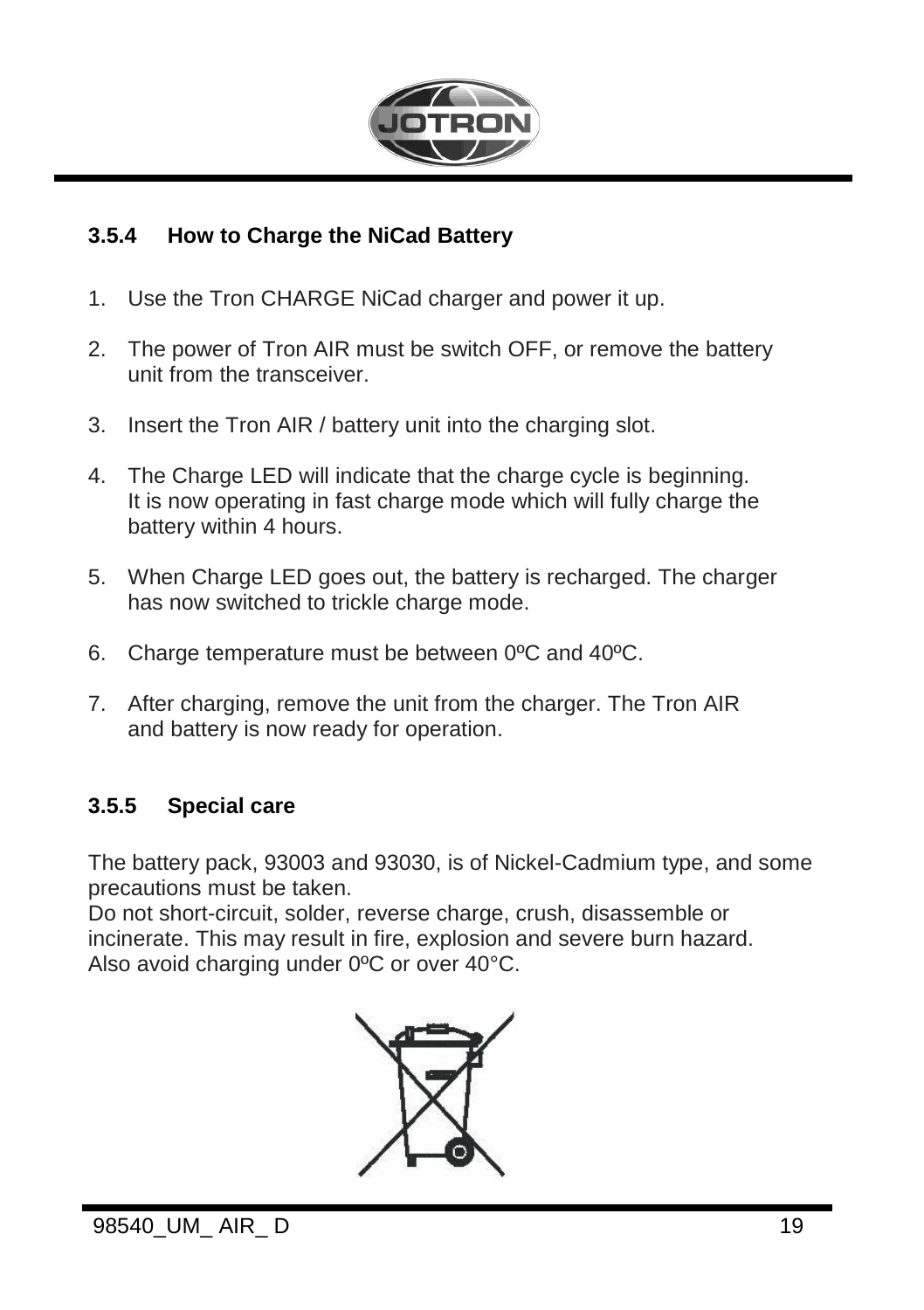

### <span id="page-19-0"></span>**3.5.6 The Tron Charge NiCad charger**

The Tron CHARGE NiCad charger is specially made for charging your secondary battery, type 93003 or 93030. On the left side there is space for storing the primary emergency battery, type 80242.

The charger has a fast charge facility, which fully charges the 93003 battery within 4 hours. When the battery is fully charged, this is detected, and Tron CHARGE switches to trickle charge mode. This is indicated with the Charge LED switching off.

There are also built in temperature sensors detecting charge temperature limits and sudden rises in battery temperature. If the charger is detecting out of limit temperatures, this causes the unit to switch to trickle charge mode. It is important to note that the absolute battery temperature is not detected by the charger, and must be within 0ºC to 40ºC when starting the charge cycle.

The charger supply can be 230VAC, 115V AC, 12 to 16V DC or 24 to 28V DC. For changing the AC source, modifications must be done on the Printed Circuit Board. If a DC source is required, the power cable must be connected to the +12VDC socket within the unit. For 24 to 28V DC an extra resistor of 33ohm/20W must be connected in serial with the power supply. This resistor is available from JOTRON at stock number X-93750.

#### **NOTE!**

If Tron CHARGE is connected to a DC source with higher voltage than 16V DC, an extra resistor of 33ohm/20W must be connected in serial with the power supply.

This resistor is available from JOTRON at stock number X-93750.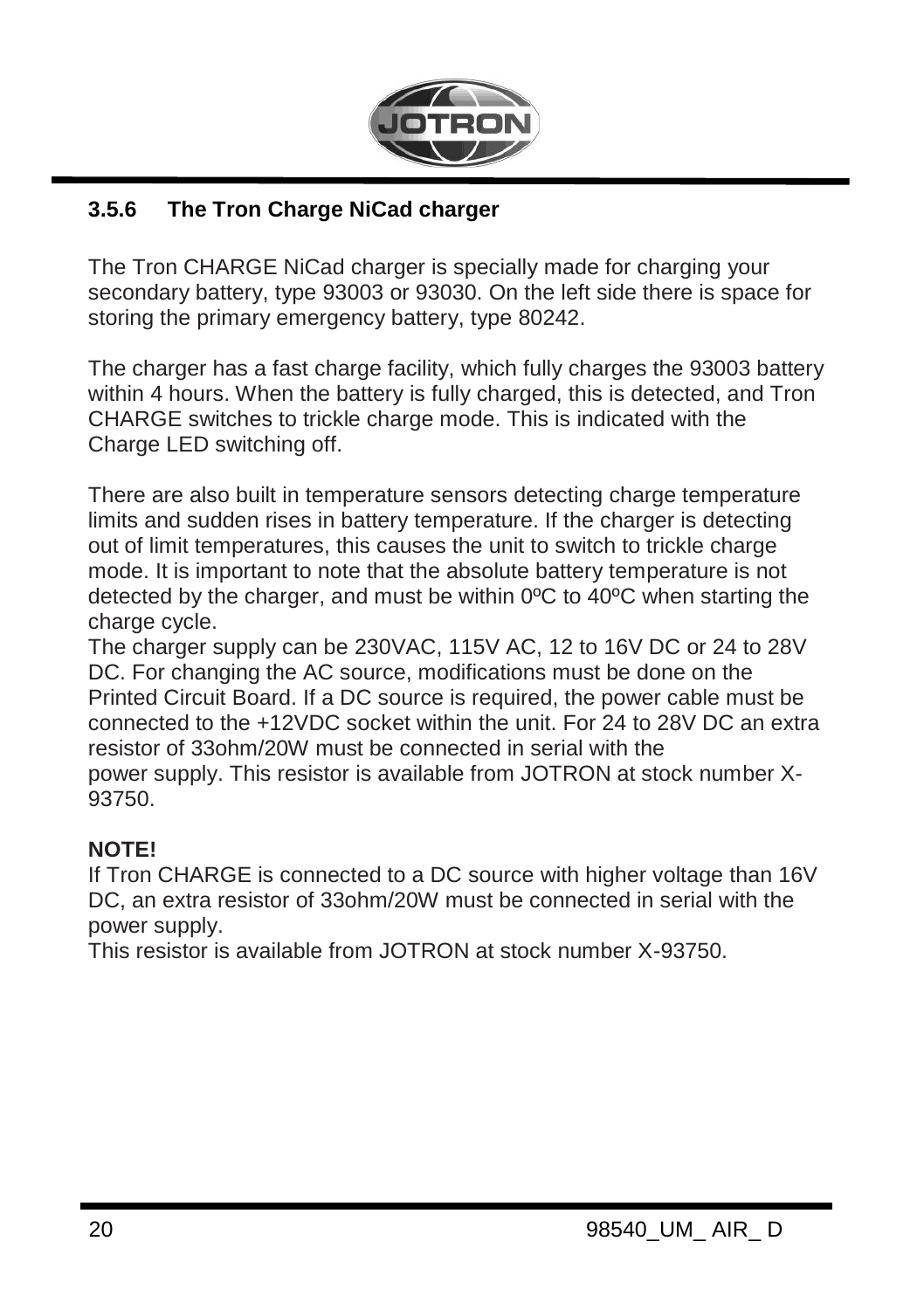



### **Figure [3.5.6](#page-19-0) Tron AIR with NiCad battery charger**

### <span id="page-20-0"></span>**4 INSTALLATION**

Connect the antenna before use and charge the battery fully before connecting to the equipment.

Follow the operation procedure and set the squelch such that the background noise just disappears when in receive mode.

Place the radio and charger in a spot away from direct sea spray, chemicals, oil, exhaust and vibrations.

The location must also be easily accessible for testing and maintenance.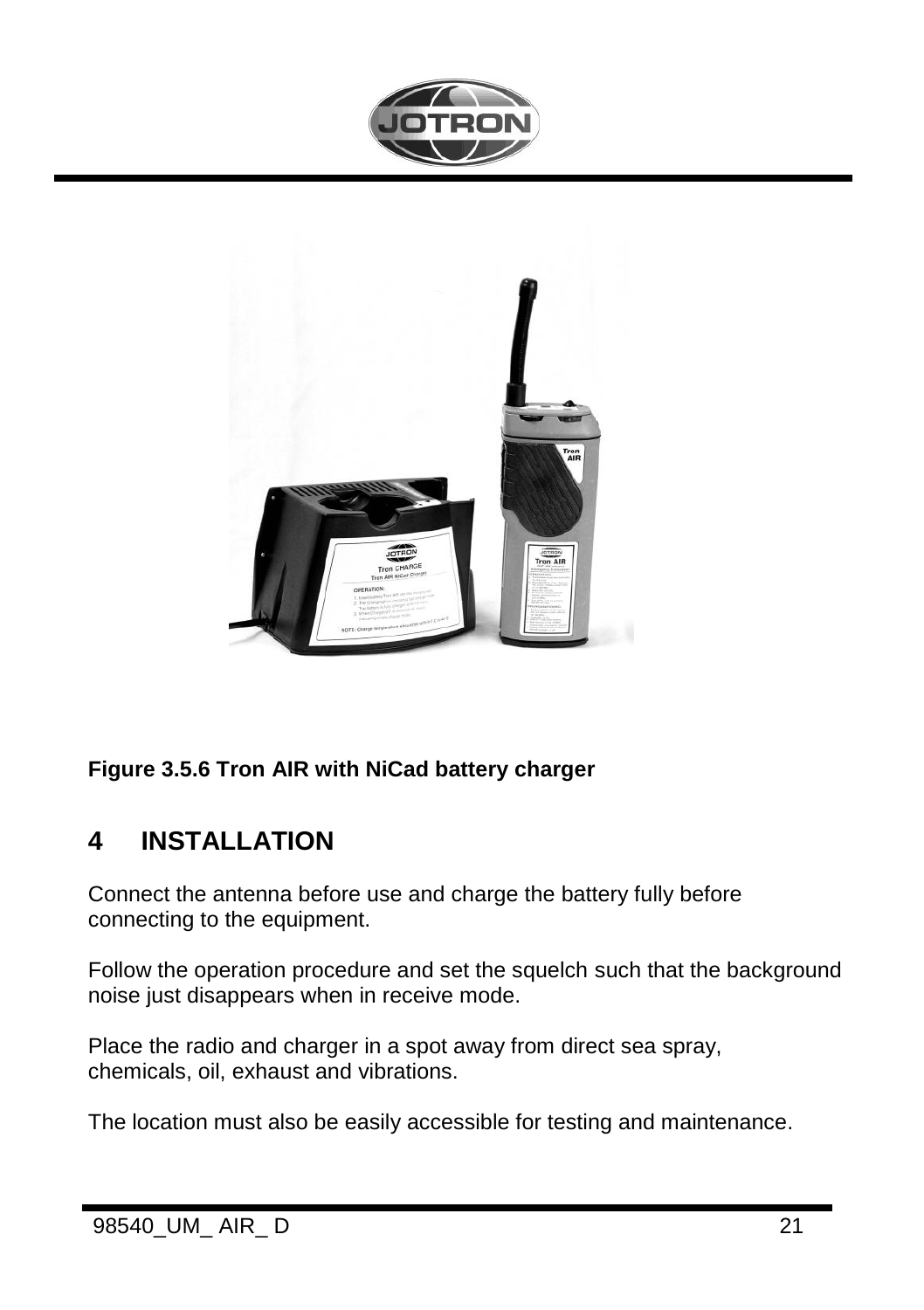

### <span id="page-21-0"></span>**5 OPERATING INSTRUCTIONS**

#### <span id="page-21-1"></span>**5.1 Switching ON and selecting channels**

- 1) Turn **VOL** and **SQ** to position 0.
- 2) Turn Tron AIR **on** by pushing the **ON/OFF** button for 3 seconds. Tron AIR is now working at 121.5MHz.
- 3) Adjust the sound volume by turning **VOL**. Use noise from the loudspeaker to find a proper level.
- 4) Adjust the squelch level by turning **SQ**. Turn **SQ** carefully until noise from the loudspeaker is suppressed. Be careful not to turn the squelch level to high. This may lead to no squelch opening when weak signals are received. The Tron AIR is now ready for reception.
- 5) Selecting another channel is done with the **CH** wheel. **121.5MHz** indicating light will switch off when 123.1MHz is chosen.

#### <span id="page-21-2"></span>**5.2 Emergency call sequence**

- 1) Start the emergency call sequence by selecting 121.5MHz.
- 2) **Emergency calling:**
	- Push PTT and send the emergency signal **MAYDAY**, repeated **three times**,
	- the words; **THIS IS**,
	- **call sign** or other identification on the mobile station being at distress, repeated **three times**.
	- Release PTT.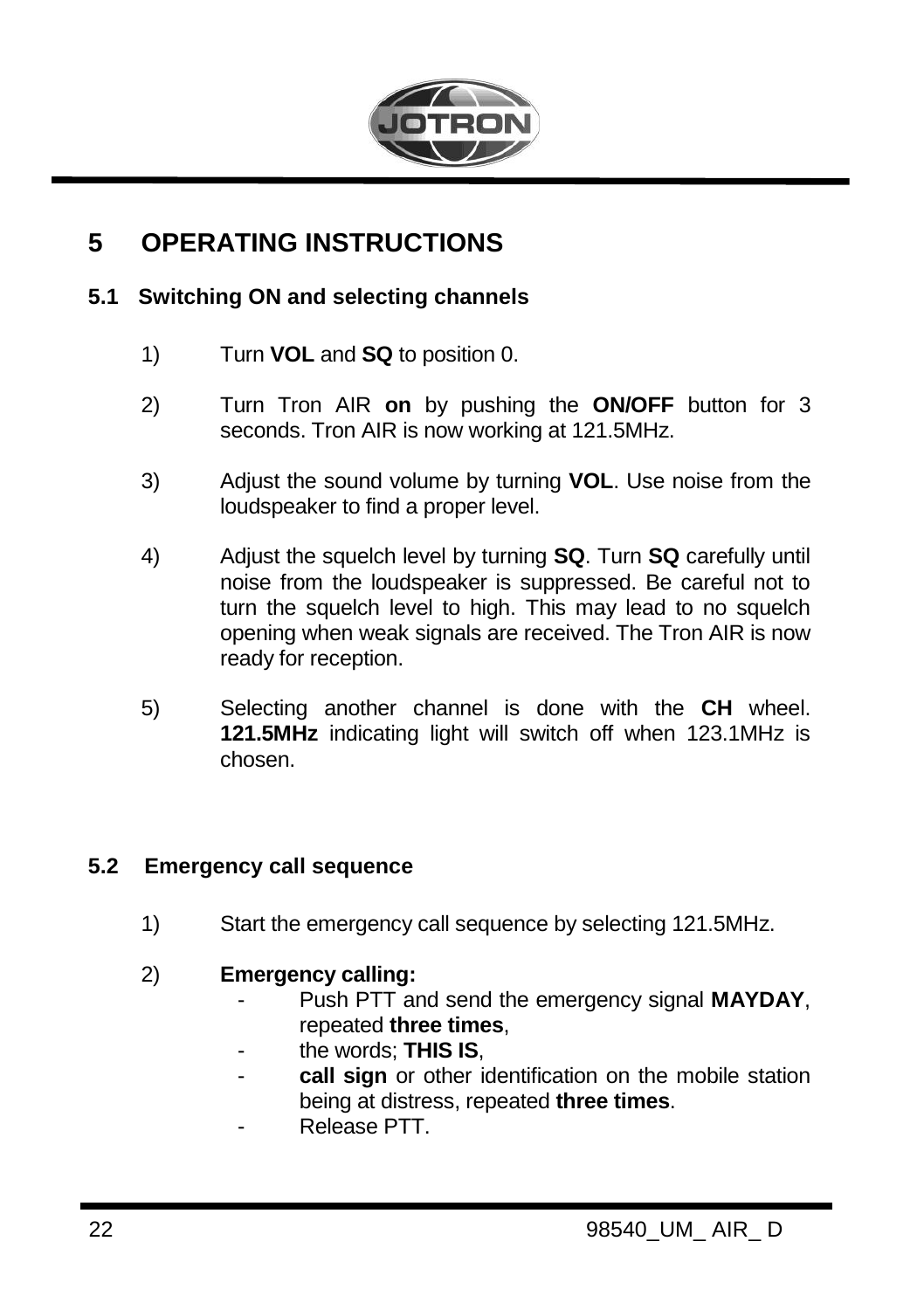

#### **Emergency call answer:**

- The word; **MAYDAY**
- the **call sign** or other identification, repeated **three times**.
- the words; **THIS IS**,
- **call sign** or other identification on the mobile station answering the emergency call, repeated **three times**,
- the words; **RECEIVED MAYDAY**.

#### **When no answer:**

- Repeat point 2).
- If there is no answer on 121.5MHz, try any channel and repeat point 2).

#### 3) **Emergency message:**

- Push PTT and send the emergency signal **MAYDAY**,
- **call sign** or other identification on the mobile station being at distress,
- information on position,
- what kind of emergency it is,
- what kind of help is needed.
- other information that can be of any help to the rescue operation,

#### 4) **Emergency traffic:**

During emergency traffic, always use the emergency signal; **MAYDAY**, in front of any radio-message.

#### 5) **Asking for silence on the air:**

In cases where the emergency station wants to order silence, use the words; **SEELONCE MAYDAY**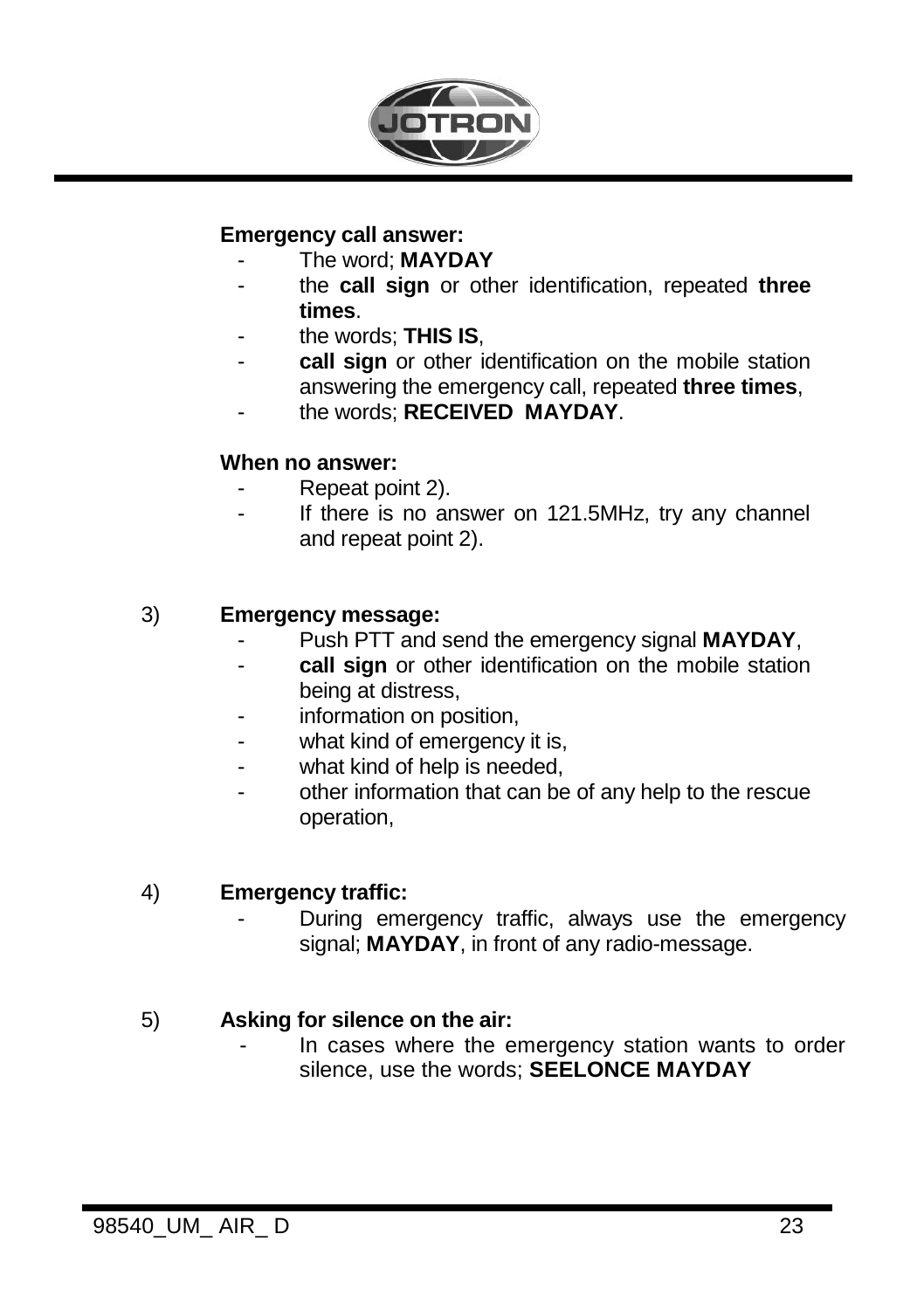

### <span id="page-23-0"></span>**5.3 Switching OFF**

Switching off the Tron AIR is done by pressing ON/OFF button until all light's are off and two beeps are heard. This is indicating power off. Switching the power off will save battery power.

### <span id="page-23-1"></span>**6 MAINTENANCE AND TROUBLESHOOTING**

#### <span id="page-23-2"></span>**6.1 How to take care of your Tron AIR**

Tron AIR is constructed to endure the rough maritime environment. Still the life is dependent on taking care of the equipment. It is a good practice to regularly inspect and test the equipment to trace error symptoms and prevent more serious problems.

To keep in mind during inspection:

- If Tron AIR has been immersed into sea water, it is good practice to clean it in fresh water.
- Inspect battery sealing and battery gasket.
- Inspect the housing for defects, which can affect the water sealing.

### <span id="page-23-3"></span>**6.2 Regular test procedure**

It is important to perform regularly testing to ensure proper operation in case of a distress situation. If Tron AIR is used regularly, perform test every month. When Tron AIR is stored in a lifeboat or raft, perform test at least once a year.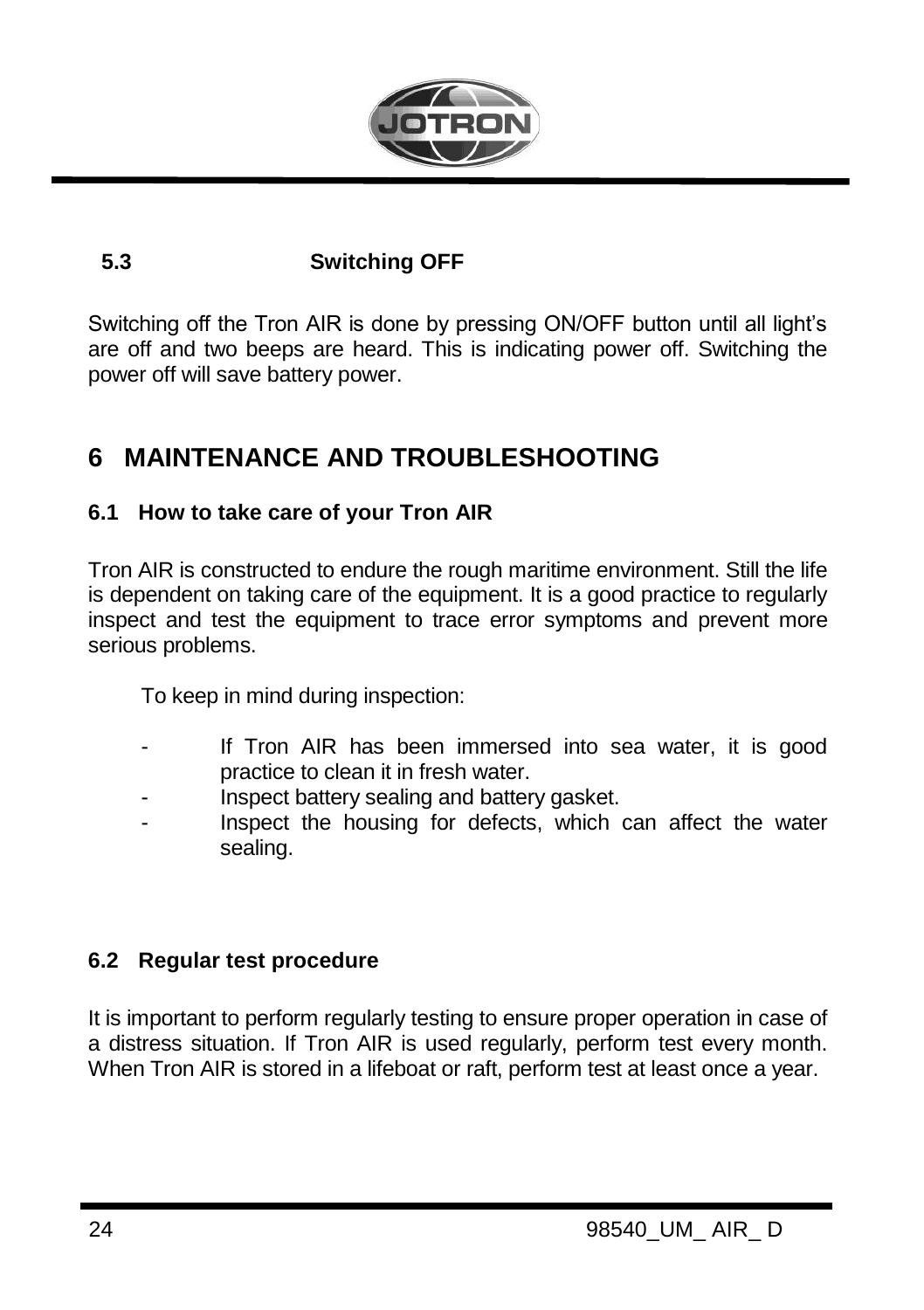

Regular test procedure:

| Step | ltem               | <b>Description</b>                                                                                                    |
|------|--------------------|-----------------------------------------------------------------------------------------------------------------------|
| 1    | Turn power<br>on   | Unit will bleep (if volume adjusted to proper level) and<br>121.5 LEDs will light.                                    |
| 2    | Battery            | If Tx light is flashing, change the battery. Also check if<br>Tx light is flashing during transmitting.               |
| 3    | Volume<br>control  | Check if <b>VOL</b> control is smooth operating, and check<br>if sound is increasing gradually.                       |
| 4    | Squelch<br>control | Check if SQ control is smooth operating, and check<br>that noise is muted with increasing squelch level.              |
| 5    | Transmit           | Check that Tx is lighting when transmitting. Tx light<br>indicates that carrier is produced at the antenna<br>output. |
| 6    | Talk test          | Communicate with another radiotelephone to test<br>receive and transmit functions.                                    |

### <span id="page-24-0"></span>**6.3 Cleaning of dirt and oil**

To clean away oil and dirt from the radio, use ordinary dish-soap and water. Immerse the radio into the solution for apx. 5 min. and wash it clean. The water temperature can be up to  $45^{\circ}$ C warm. Finish of by rinsing with fresh water.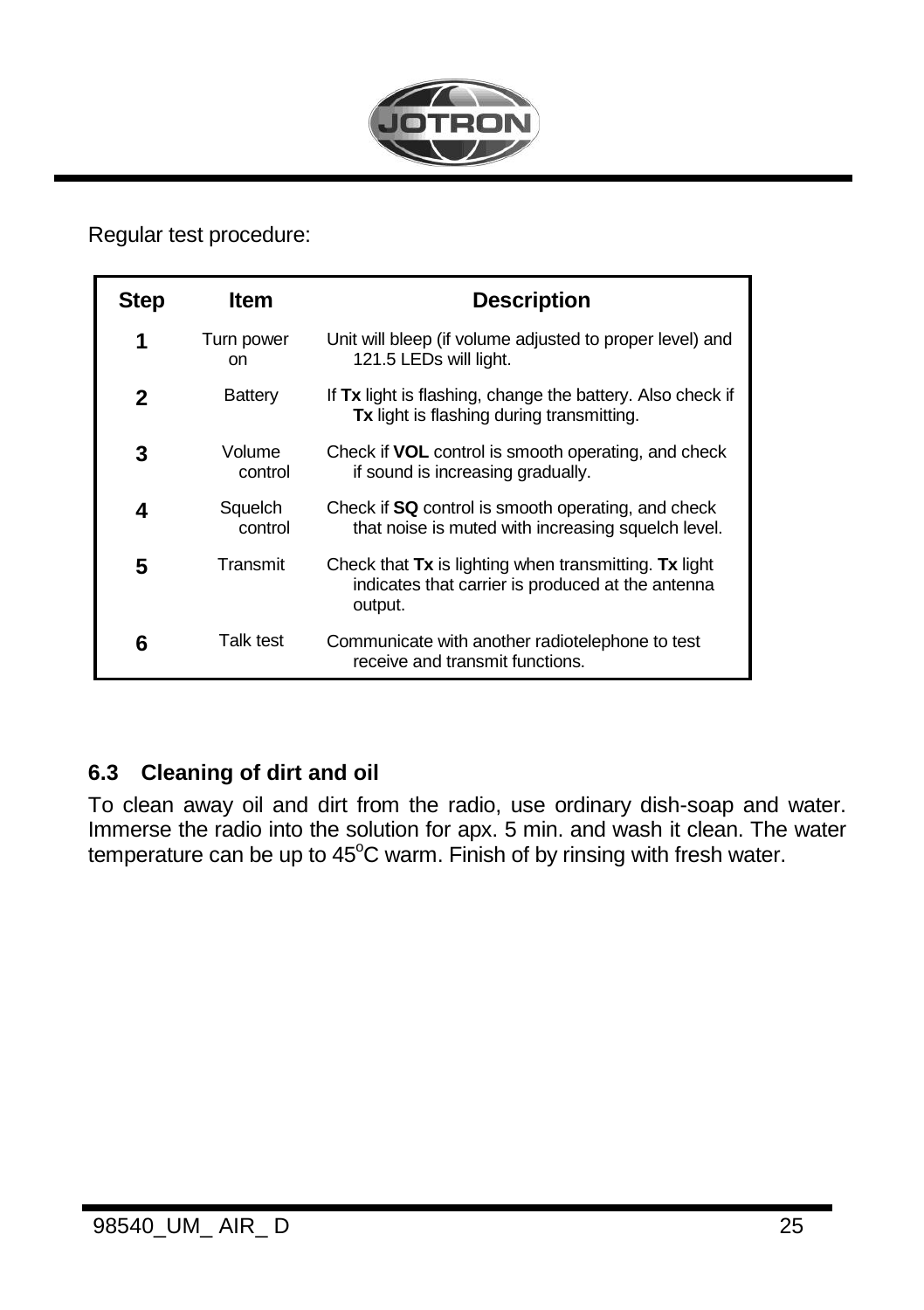

#### <span id="page-25-0"></span>**6.4 Service and Warranty**

Your radio should seldom require service or repair.

**Warranty time:** 2 years from factory.

Before shipping Tron AIR for repair, please check the fundamental procedures on operation and battery condition.

If repair is necessary please contact the nearest JOTRON agent.

#### **IMPORTANT!**

The Tron AIR is a sealed waterproof radio and there are no user serviceable parts inside. It must never be opened, except by authorised JOTRON agents. Unauthorised disassembly will invalidate the warranty.

See the next chapter for failure diagnosis. This may be of help when discussing problems with a JOTRON agent.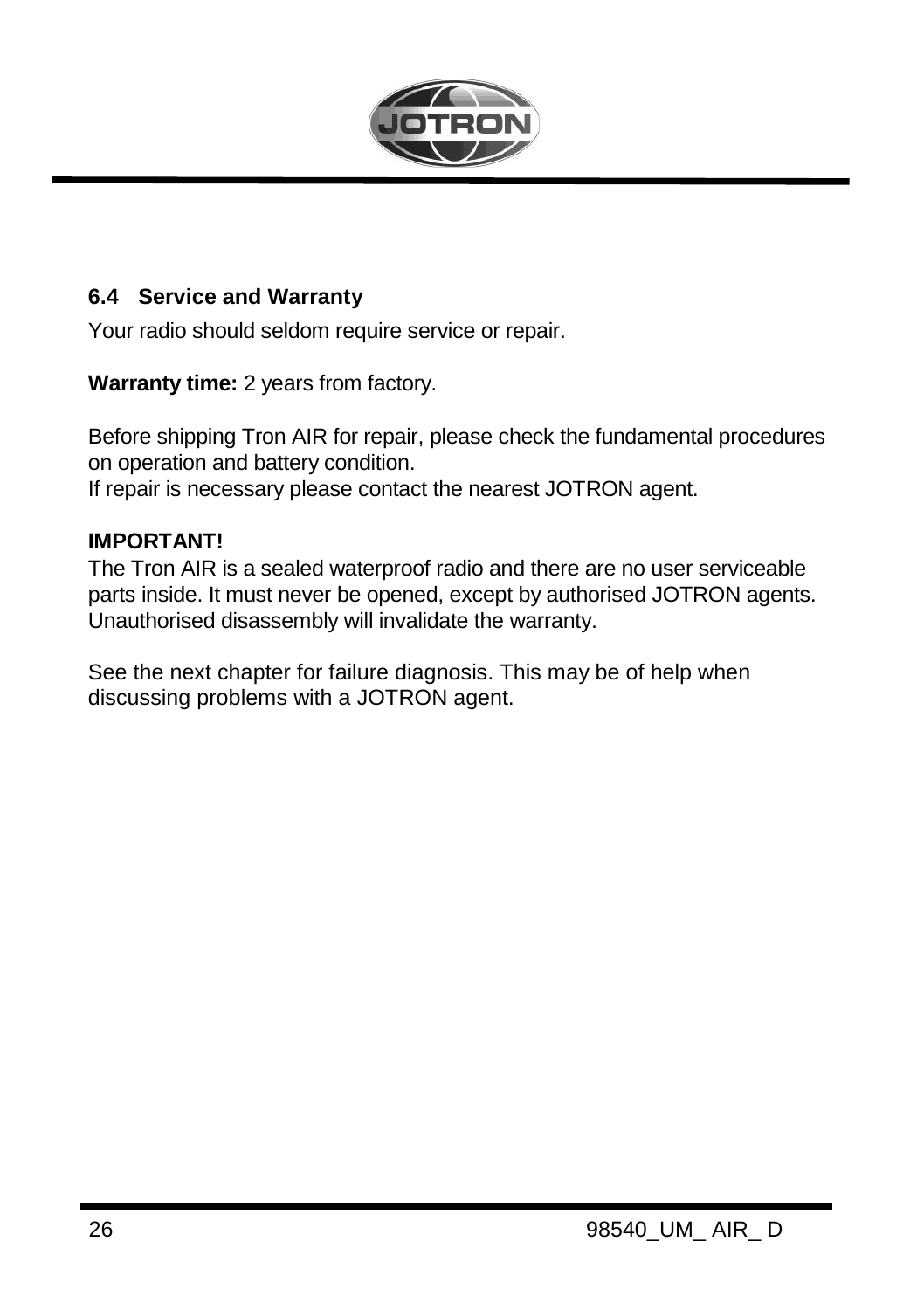

### <span id="page-26-0"></span>**6.5 Guide to troubleshooting**

|                                                            | <b>Problem</b>                                                              | Possible causes                                   | <b>Possible solutions</b>                                                                                       |  |  |
|------------------------------------------------------------|-----------------------------------------------------------------------------|---------------------------------------------------|-----------------------------------------------------------------------------------------------------------------|--|--|
| 1                                                          | No lights are turning on at<br>switch on, or Tx is<br>flashing.             | a) Battery is<br>discharged.                      | a) Change to a fully charged<br>battery.<br>b) Voltages on circuit board                                        |  |  |
|                                                            | b) Failure in power<br>supply.                                              |                                                   | must be checked.                                                                                                |  |  |
| $\mathbf{2}$                                               | All three light's are turned<br>on.                                         | Tron AIR is in<br>programming mode.               | Reset by switching power OFF.                                                                                   |  |  |
| 3                                                          | Channel light is flashing.                                                  | a, b) Frequency<br>synthesizer is out of<br>lock. | a) An unprogrammed channel is<br>selected; try another channel.<br>b) Try a reset by switching<br>power OFF.    |  |  |
|                                                            |                                                                             | c) Failure in frequency<br>synthesizer.           | c) Test EEPROM for channel<br>data. An JOTRON agent can do<br>this. If this doesn't help, check<br>synthesizer. |  |  |
| 4                                                          | Tx light is not responding<br>during transmitting.                          | Failure in transmitter.                           | Transmitter must be checked.                                                                                    |  |  |
| 5                                                          | Tx light is on during<br>transmitting but com-<br>munication is impossible. | Use of wrong channel<br>number.                   | Use same channel number as<br>partner station.                                                                  |  |  |
| You know there is a signal<br>6<br>coming, but Tron AIR is |                                                                             | a) Squelch is muting.                             | a) Adjust squelch to 0.                                                                                         |  |  |
|                                                            | not responding.                                                             | b) Failure in receiver.                           | b) Receiver must be checked.                                                                                    |  |  |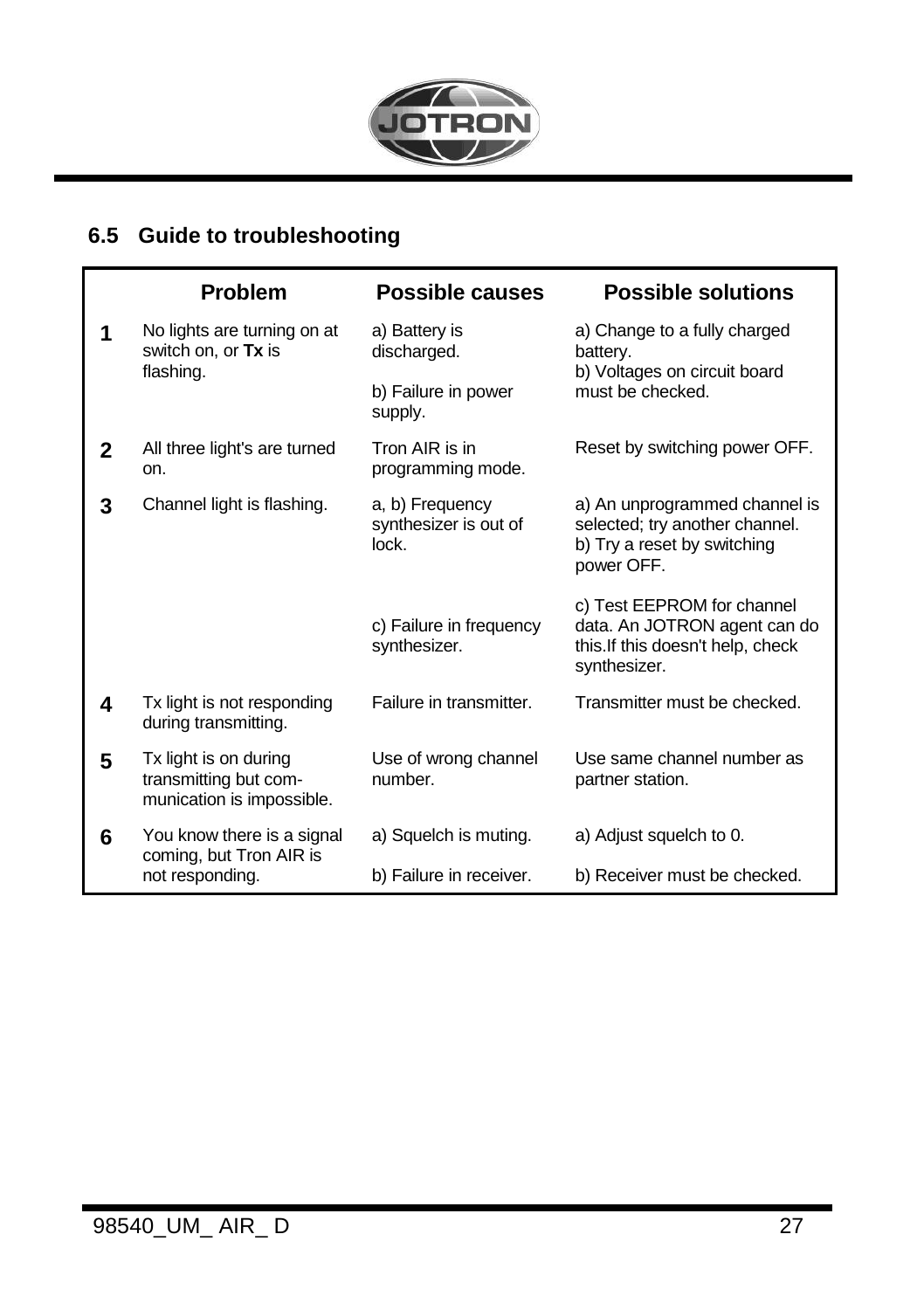

# <span id="page-27-0"></span>**7 PRACTICAL USE, VHF TRANSMISSION RANGE**

The range of VHF communications is limited to 'line of sight', because the VHF radio waves are travelling in straight lines. A higher position of the transceiver will then increase the coverage. This applies both to the receiving and transmitting end.

|        | Transmitter - Location 1                                                                                                                                                                                                                 |               |                  |           |                |                  |               |                |                  |               |
|--------|------------------------------------------------------------------------------------------------------------------------------------------------------------------------------------------------------------------------------------------|---------------|------------------|-----------|----------------|------------------|---------------|----------------|------------------|---------------|
|        | Height above<br>sea level                                                                                                                                                                                                                |               | 1 <sub>m</sub>   |           |                | 9 m              |               |                | 30 <sub>m</sub>  |               |
|        |                                                                                                                                                                                                                                          | Naut.<br>mile | Mile             | Km        | Naut.<br>mile  | Mile             | Km            | Naut.<br>mile  | Mile             | Km            |
|        | 1 m                                                                                                                                                                                                                                      | 4.3           | 5                | 8         | $7 - 8.6$      | $8.1 -$<br>9.9   | $13-16$       | $10.8 -$<br>14 | $12.4-$<br>16.2  | $20-$<br>26   |
| eceive | 9 m                                                                                                                                                                                                                                      | $7 - 8.6$     | $8.1 -$<br>9.9   | $13-16$   | $10.8 -$<br>14 | $12.4 -$<br>16.2 | $20 - 26$     | $24.8 -$<br>29 | $28.5 -$<br>33.4 | $46-$<br>53.7 |
|        | 30 <sub>m</sub>                                                                                                                                                                                                                          | 10.8-14       | $12.4 -$<br>16.2 | $20 - 26$ | $24.8 -$<br>29 | $28.5 -$<br>33.4 | $46-$<br>53.7 | 47             | 54               | 87            |
|        | 1 Nautical mile = $1852$ Meters = $1.1508$ Miles<br>1 Statute mile = 1.609 Kilometres                                                                                                                                                    |               |                  |           |                |                  |               |                |                  |               |
|        | This indicates that with a handheld VHF, used at sea level, the range will<br>approx 8 Km (5 Miles). The range will increase if the height above sea let<br>increases, and also if the other user in the other end is at a higher level. |               |                  |           |                |                  |               |                |                  |               |

Some figures are indicated in the table below:

This indicates that with a handheld VHF, used at sea level, the range will be approx 8 Km (5 Miles). The range will increase if the height above sea level<br>increases, and also if the other user in the other end is at a higher level.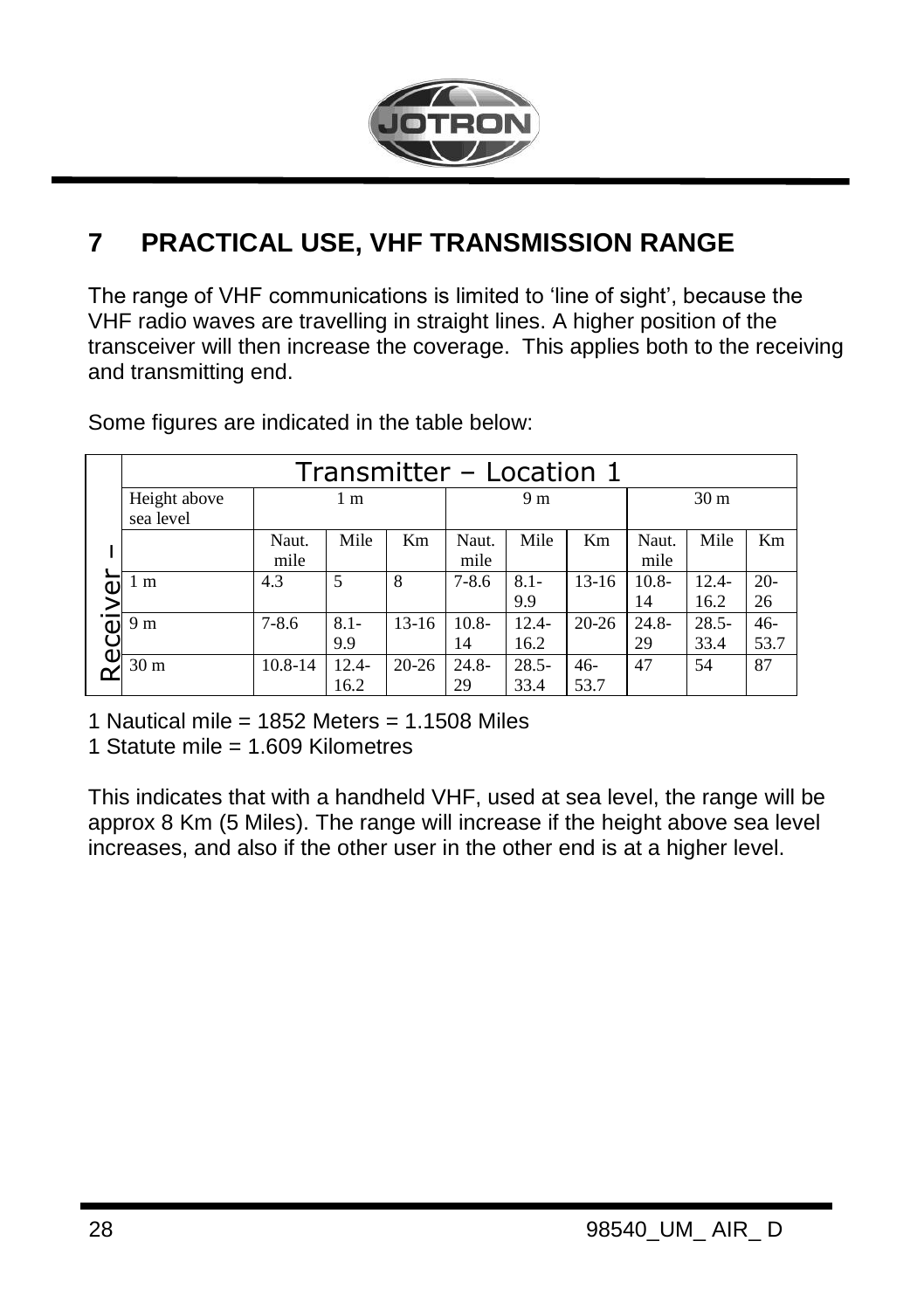

### <span id="page-28-0"></span>**8 SPARE PARTS AND ACCESSORIES**

# **P/N Description**

- 
- $\bullet$  98545 Tron AIR
- 94486 Antenna
- 93002 Lithium battery
- 
- 98540 Users Manual
- 98800 Test report

# **Accessories:**

- 93003/93030 NiCad battery
- 93080 Charger
- 93031 Carrier case
- 93475 Wall bracket
- 97884 Container
	- 99025 Foam Pad
- 
- 
- 31030 Headset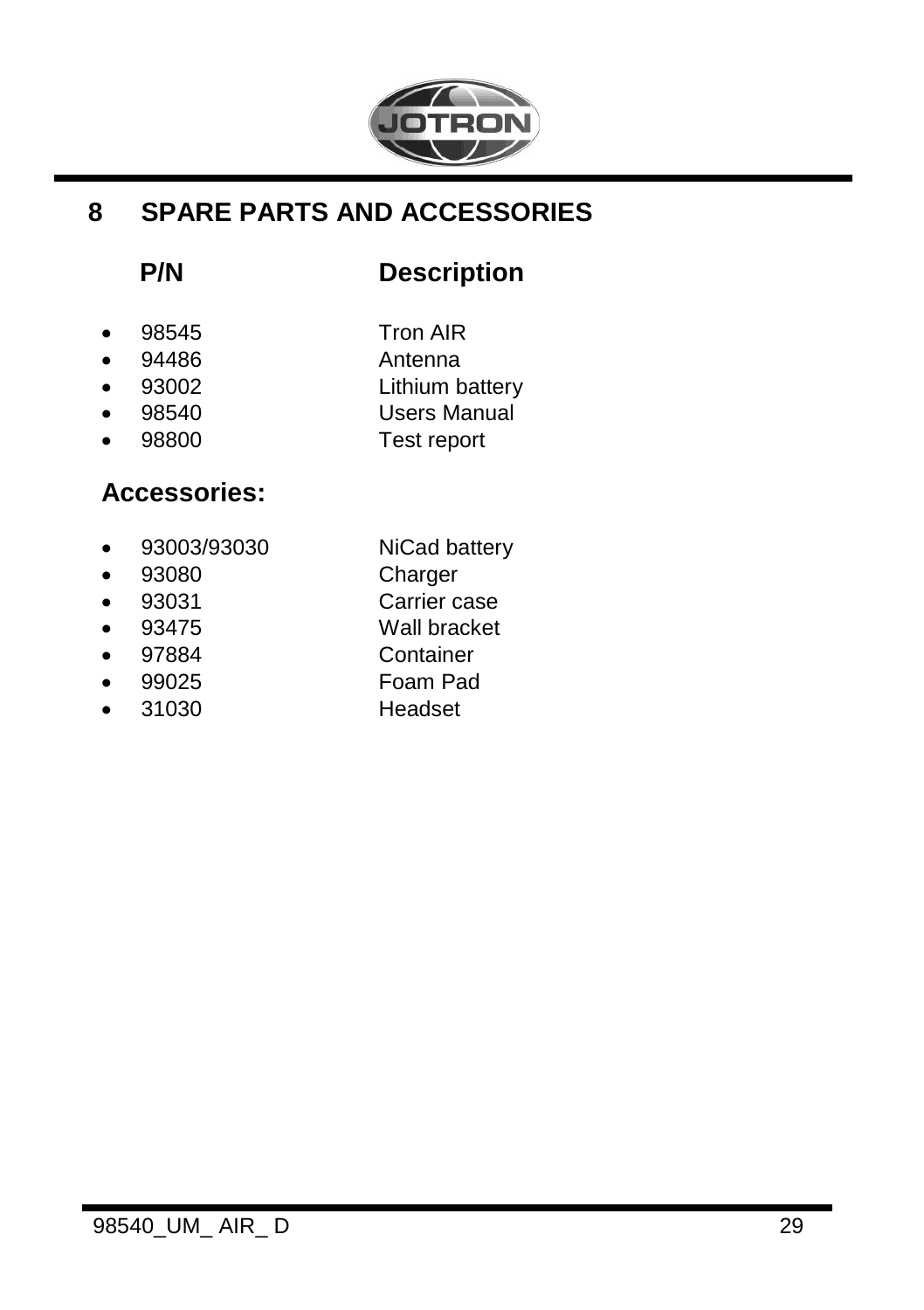

# <span id="page-29-0"></span>9 NOTES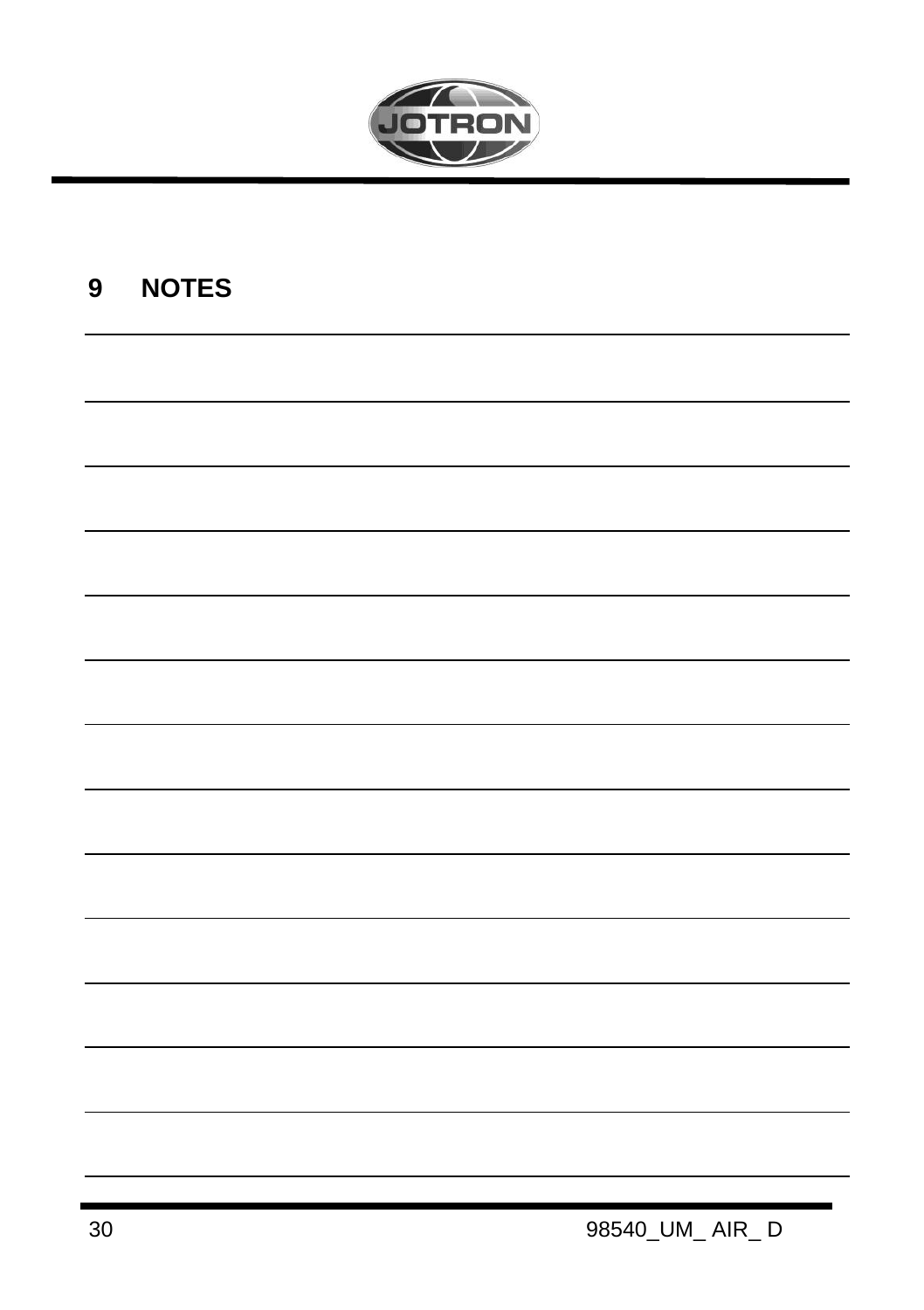

### <span id="page-30-0"></span>**10 SERVICE AGENTS**

**Please look at www.jotron.com for Marine Service Agents.**

JOTRON Group subsidiary companies:

#### **Jotron (UK) Ltd.**

Crosland Park, Off Crowhall Road Cramlington Northumberland NE23 1LA United Kingdom

Tel +44 1670 712000 Fax +44 1670 590265 E-mail sales@jotron.co.uk

#### **Jotron Asia Pte. Ltd**.

Changi Logistics Center 19 Loyang Way #04-26 Singapore 508724

Tel +65 65426350 Fax  $+6565429415$ E-mail [sales@jotron-asia.com](mailto:sales@jotron-asia.com)

### **Jotron USA, Inc.**

10645 Richmond Avenue, Suite 140 Houston, TX 77042 **USA** 

Tel +1 713 268 1061 Fax +1 713 268 1062 E-mail [contact.us@jotron-usa.com](mailto:contact.us@jotron-usa.com)